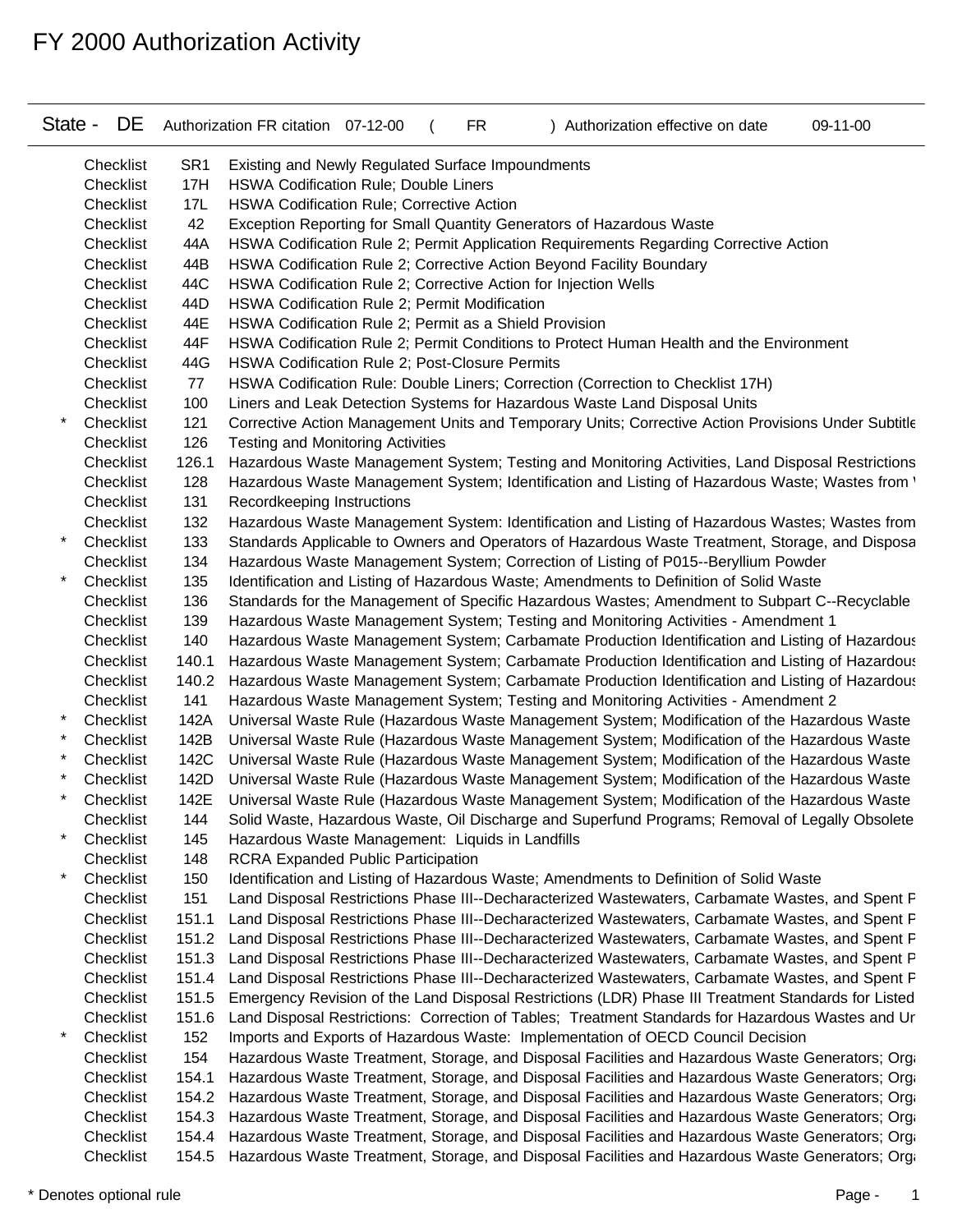| Checklist | 154.6  | Hazardous Waste Treatment, Storage, and Disposal Facilities and Hazardous Waste Generators; Org.    |
|-----------|--------|-----------------------------------------------------------------------------------------------------|
| Checklist | 155    | Land Disposal Restrictions Phase III - Emergency Extension of the K088 Capacity Variance            |
| Checklist | 156    | Military Munitions Rule: Hazardous Waste Identification and Management; Explosives Emergencies; M   |
| Checklist | 157    | Land Disposal Restrictions - Phase IV: Treatment Standards for Wood Preserving Wastes, Paperwork    |
| Checklist | 158    | Hazardous Waste Management System; Testing and Monitoring Activities                                |
| Checklist | 159    | Hazardous Waste Management System; Carbamate Production, Identification and Listing of Hazardou     |
| Checklist | 160    | Land Disposal Restrictions Phase III -- Emergency Extension of the K088 National Capacity Variance  |
| Checklist | 161    | Second Emergency Revision of the Land Disposal Restrictions (LDR) Treatment Standards for Listed I  |
| Checklist | 162    | Clarification of Standards for Hazardous Waste LDR Treatment Variances                              |
| Checklist | 163    | Organic Air Emission Standards for Tanks, Surface Impoundments, and Containers; Clarification and T |
| Checklist | 166    | Recycled Used Oil Management Standards; Technical Correction and Clarification                      |
| Checklist | 166.1  | Hazardous Waste Management System: Identification and Listing                                       |
| Checklist | 167A   | Land Disposal Restrictions Phase IV - Treatment Standards for Metal Wastes and Mineral Processing   |
| Checklist | 167B   | Land Disposal Restrictions Phase IV - Hazardous Soils Treatment Standards and Exclusions            |
| Checklist |        | 167C Land Disposal Restrictions Phase IV - Corrections                                              |
| Checklist | 167C.1 | Land Disposal Restrictions Phase IV - Corrections                                                   |
| Checklist | 167D   | Mineral Processing Secondary Materials Exclusion                                                    |
| Checklist | 167E   | Bevill Exclusion Revisions and Clarification                                                        |
| Checklist | 167F   | Exclusion of Recycled Wood Preserving Wastewaters                                                   |
| Checklist | 168    | Hazardous Waste Combustors Revised Standards                                                        |
| Checklist | 169    | Petroleum Refining Process                                                                          |
| Checklist | 169.1  | Petroleum Refining Waste Process                                                                    |
| Checklist | 171    | <b>Emergency Revisions of LDR Treatment Standards</b>                                               |
| Checklist | 172    | <b>Emergency Revisions of LDR Treatment Standards</b>                                               |
| Checklist | 173    | Land Disposal Restrictions Treatment Standards (Spent Potliners)                                    |
| Checklist | 174    | Standards Applicable to Owners and Operators of Closed/Closing Facilities                           |
| Checklist | 177    | <b>Organic Air Emission Standards</b>                                                               |
|           |        |                                                                                                     |
|           |        | Rules authorized -- 78<br>57<br><b>Required --</b><br><b>Optional --</b><br>- 21                    |
|           |        |                                                                                                     |
|           |        |                                                                                                     |

| Checklist | 17L   | <b>HSWA Codification Rule; Corrective Action</b>                                                       |                    |                                                                                                     |  |  |
|-----------|-------|--------------------------------------------------------------------------------------------------------|--------------------|-----------------------------------------------------------------------------------------------------|--|--|
| Checklist | 44B   |                                                                                                        |                    | HSWA Codification Rule 2; Corrective Action Beyond Facility Boundary                                |  |  |
| Checklist | 121   |                                                                                                        |                    | Corrective Action Management Units and Temporary Units; Corrective Action Provisions Under Subtitle |  |  |
| Checklist | 154   |                                                                                                        |                    | Hazardous Waste Treatment, Storage, and Disposal Facilities and Hazardous Waste Generators; Orga    |  |  |
| Checklist | 154.1 | Hazardous Waste Treatment, Storage, and Disposal Facilities and Hazardous Waste Generators; Orga       |                    |                                                                                                     |  |  |
| Checklist |       | 154.2 Hazardous Waste Treatment, Storage, and Disposal Facilities and Hazardous Waste Generators; Orga |                    |                                                                                                     |  |  |
| Checklist |       | 154.3 Hazardous Waste Treatment, Storage, and Disposal Facilities and Hazardous Waste Generators; Orga |                    |                                                                                                     |  |  |
| Checklist |       | 154.4 Hazardous Waste Treatment, Storage, and Disposal Facilities and Hazardous Waste Generators; Orga |                    |                                                                                                     |  |  |
| Checklist |       | 154.5 Hazardous Waste Treatment, Storage, and Disposal Facilities and Hazardous Waste Generators; Orga |                    |                                                                                                     |  |  |
| Checklist |       | 154.6 Hazardous Waste Treatment, Storage, and Disposal Facilities and Hazardous Waste Generators; Orga |                    |                                                                                                     |  |  |
|           |       |                                                                                                        |                    |                                                                                                     |  |  |
|           |       | Rules authorized -- 10                                                                                 | <b>Required --</b> | <b>Optional --</b>                                                                                  |  |  |

State - FL Authorization FR citation 09-18-00 ( 65FR 56,256) Authorization effective on date 01-02-01

State - GA Authorization FR citation 10-14-99 (64FR 55,629) Authorization effective on date 12-03-99

Checklist 153 Criteria for Classification of Solid Waste Disposal Facilities and Practices; Identification and Listing of Checklist 154 Hazardous Waste Treatment, Storage, and Disposal Facilities and Hazardous Waste Generators; Orga Checklist 154.1 Hazardous Waste Treatment, Storage, and Disposal Facilities and Hazardous Waste Generators; Orga Checklist 154.2 Hazardous Waste Treatment, Storage, and Disposal Facilities and Hazardous Waste Generators; Orga Checklist 154.3 Hazardous Waste Treatment, Storage, and Disposal Facilities and Hazardous Waste Generators; Orga Checklist 154.4 Hazardous Waste Treatment, Storage, and Disposal Facilities and Hazardous Waste Generators; Orga Checklist 154.5 Hazardous Waste Treatment, Storage, and Disposal Facilities and Hazardous Waste Generators; Organic Arr Emission Standards for Tanks, Air Emission Standards for Tanks, Tanks, Anglate Inpopulation Standards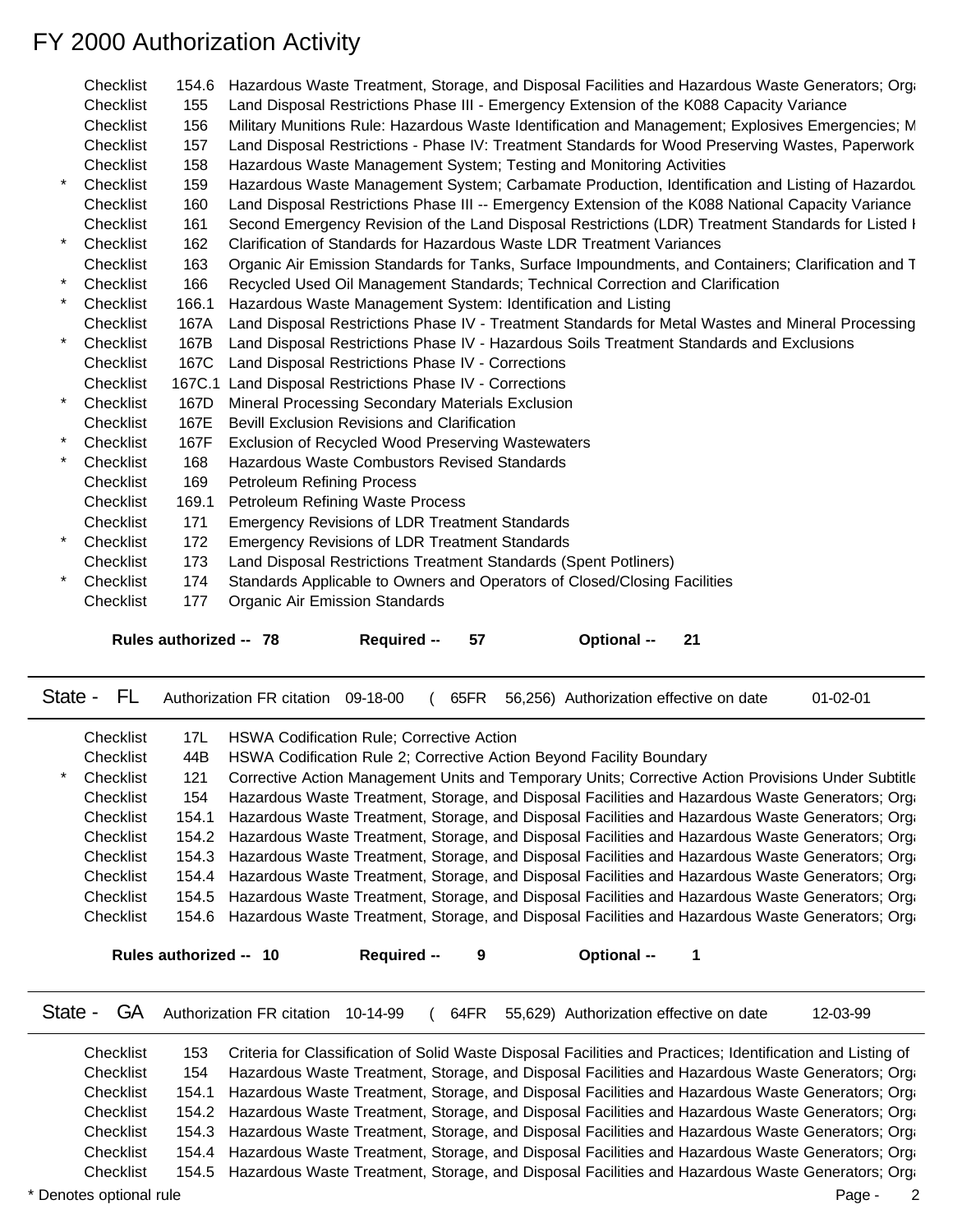| Checklist | 154.6 Hazardous Waste Treatment, Storage, and Disposal Facilities and Hazardous Waste Generators; Orga |
|-----------|--------------------------------------------------------------------------------------------------------|
| Checklist | Land Disposal Restrictions Phase III - Emergency Extension of the K088 Capacity Variance               |
| Checklist | Military Munitions Rule: Hazardous Waste Identification and Management; Explosives Emergencies; M      |
| Checklist | Land Disposal Restrictions - Phase IV: Treatment Standards for Wood Preserving Wastes, Paperwork       |
| Checklist | Hazardous Waste Management System; Testing and Monitoring Activities                                   |
| Checklist | Hazardous Waste Management System; Carbamate Production, Identification and Listing of Hazardou        |
|           |                                                                                                        |

**Rules authorized -- 13 Required -- 12 Optional -- 1**

State - LA Authorization FR citation 02-28-00 ( 65FR 10,411) Authorization effective on date 04-28-00

|         | Checklist | 17D    | <b>HSWA Codification Rule; Waste Minimization</b>                                                   |
|---------|-----------|--------|-----------------------------------------------------------------------------------------------------|
|         | Checklist | 154    | Hazardous Waste Treatment, Storage, and Disposal Facilities and Hazardous Waste Generators; Orga    |
|         | Checklist | 154.1  | Hazardous Waste Treatment, Storage, and Disposal Facilities and Hazardous Waste Generators; Orga    |
|         | Checklist | 154.2  | Hazardous Waste Treatment, Storage, and Disposal Facilities and Hazardous Waste Generators; Orga    |
|         | Checklist | 154.3  | Hazardous Waste Treatment, Storage, and Disposal Facilities and Hazardous Waste Generators; Orga    |
|         | Checklist | 154.4  | Hazardous Waste Treatment, Storage, and Disposal Facilities and Hazardous Waste Generators; Orga    |
|         | Checklist | 154.5  | Hazardous Waste Treatment, Storage, and Disposal Facilities and Hazardous Waste Generators; Orga    |
|         | Checklist | 154.6  | Hazardous Waste Treatment, Storage, and Disposal Facilities and Hazardous Waste Generators; Orga    |
|         | Checklist | 159    | Hazardous Waste Management System; Carbamate Production, Identification and Listing of Hazardou     |
|         | Checklist | 160    | Land Disposal Restrictions Phase III -- Emergency Extension of the K088 National Capacity Variance  |
|         | Checklist | 161    | Second Emergency Revision of the Land Disposal Restrictions (LDR) Treatment Standards for Listed I  |
|         | Checklist | 162    | Clarification of Standards for Hazardous Waste LDR Treatment Variances                              |
|         | Checklist | 163    | Organic Air Emission Standards for Tanks, Surface Impoundments, and Containers; Clarification and T |
| $\star$ | Checklist | 164    | Kraft Mill Steam Stripper Condensate Exclusion                                                      |
|         | Checklist | 166    | Recycled Used Oil Management Standards; Technical Correction and Clarification                      |
|         | Checklist | 166.1  | Hazardous Waste Management System: Identification and Listing                                       |
|         | Checklist | 167A   | Land Disposal Restrictions Phase IV - Treatment Standards for Metal Wastes and Mineral Processing   |
|         | Checklist | 167B   | Land Disposal Restrictions Phase IV - Hazardous Soils Treatment Standards and Exclusions            |
|         | Checklist | 167C   | Land Disposal Restrictions Phase IV - Corrections                                                   |
|         | Checklist | 167C.1 | Land Disposal Restrictions Phase IV - Corrections                                                   |
| $\star$ | Checklist | 167D   | Mineral Processing Secondary Materials Exclusion                                                    |
|         | Checklist | 167E   | <b>Bevill Exclusion Revisions and Clarification</b>                                                 |
|         | Checklist | 167F   | Exclusion of Recycled Wood Preserving Wastewaters                                                   |
|         | Checklist | 168    | Hazardous Waste Combustors Revised Standards                                                        |
|         |           |        |                                                                                                     |
|         |           |        | Rules authorized -- 24<br>9<br><b>Optional --</b><br>Required -                                     |

|  |  |  |  |  |  | State - MA Authorization FR citation 10-12-99 (64FR 55,153) Authorization effective on date | 10-12-99 |
|--|--|--|--|--|--|---------------------------------------------------------------------------------------------|----------|
|--|--|--|--|--|--|---------------------------------------------------------------------------------------------|----------|

|         | Checklist             | 74   | <b>Toxicity Characteristics Revisions</b>                                                         |
|---------|-----------------------|------|---------------------------------------------------------------------------------------------------|
|         | Checklist             | 74.1 | Toxicity Characteristics Revisions (Correction 1)                                                 |
|         | Checklist             | 108  | <b>Toxicity Characteristics Revision; Technical Corrections</b>                                   |
|         | Checklist             | 117B | <b>Toxicity Characteristic Revision</b>                                                           |
|         | * Checklist           | 142A | Universal Waste Rule (Hazardous Waste Management System; Modification of the Hazardous Waste      |
| $\star$ | Checklist             | 142B | Universal Waste Rule (Hazardous Waste Management System; Modification of the Hazardous Waste      |
|         | * Checklist           |      | 142C Universal Waste Rule (Hazardous Waste Management System; Modification of the Hazardous Waste |
| $\star$ | Checklist             | 142D | Universal Waste Rule (Hazardous Waste Management System; Modification of the Hazardous Waste      |
|         | Checklist             |      | 142E Universal Waste Rule (Hazardous Waste Management System; Modification of the Hazardous Waste |
|         |                       |      |                                                                                                   |
|         | Rules authorized -- 9 |      | Required --<br>Optional --<br>5                                                                   |
|         |                       |      |                                                                                                   |

State - MN Authorization FR citation 05-25-00 ( 65FR 33,774) Authorization effective on date 08-23-00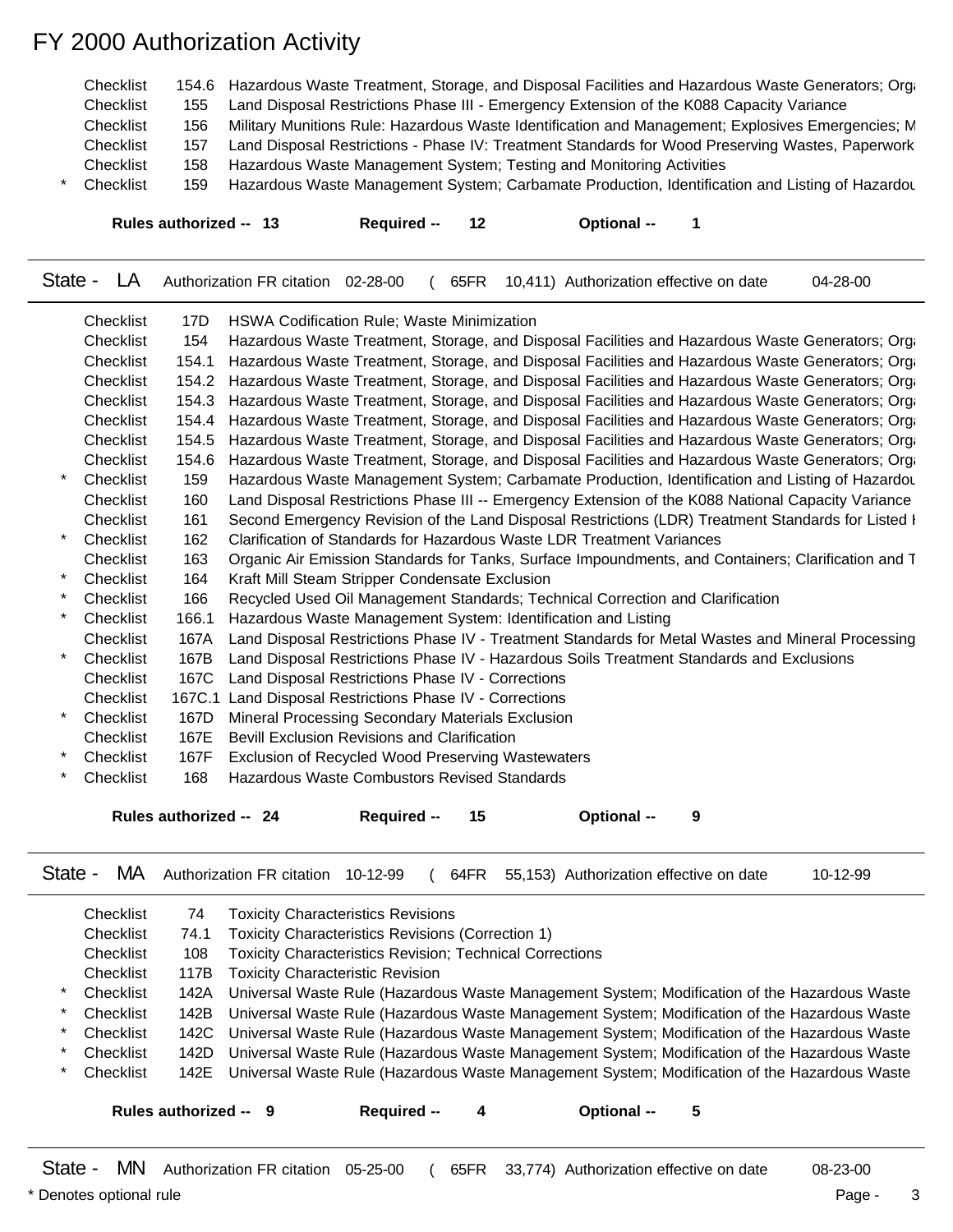| Checklist<br>Checklist<br>Checklist<br>Checklist<br>Checklist<br>Checklist<br>Checklist<br>Checklist<br>Checklist<br>Checklist | 81<br>81.1<br>82<br>87<br>89<br>92<br>102<br>103<br>106<br>120 | Petroleum Refinery Primary and Secondary Oil/Water/Solids Separation Sludge Listings (F037 and FC<br>Petroleum Refinery Primary and Secondary Oil/Water/Solids Separation Sludge Listings (F037 and F0<br>Wood Preserving Listings (HSWA/Non-HSWA)<br>Organic Air Emission Standards for Process Vents and Equipment Leaks; Technical Amendment (HS<br>Revision to F037 and F038 Listings (HSWA)<br>Wood Preserving Listing; Technical Correction (HSWA/Non-HSWA)<br>Second Correction to the Third Third Land Disposal Restrictions<br>Hazardous Debris Case-by-Case Capacity Variance<br>Lead-Bearing Hazardous Materials Case-by-Case Capacity Variance<br>Wood Preserving; Amendments to Listings and Technical Requirements |
|--------------------------------------------------------------------------------------------------------------------------------|----------------------------------------------------------------|----------------------------------------------------------------------------------------------------------------------------------------------------------------------------------------------------------------------------------------------------------------------------------------------------------------------------------------------------------------------------------------------------------------------------------------------------------------------------------------------------------------------------------------------------------------------------------------------------------------------------------------------------------------------------------------------------------------------------------|
|                                                                                                                                | Rules authorized -- 10                                         | Required --<br>Optional --<br>9                                                                                                                                                                                                                                                                                                                                                                                                                                                                                                                                                                                                                                                                                                  |
| State -<br><b>MO</b>                                                                                                           |                                                                | Authorization FR citation 02-28-00<br><b>FR</b><br>Authorization effective on date                                                                                                                                                                                                                                                                                                                                                                                                                                                                                                                                                                                                                                               |
| Checklist                                                                                                                      | 80                                                             | Toxicity Characteristic; Hydrocarbon Recovery Operations (HSWA)                                                                                                                                                                                                                                                                                                                                                                                                                                                                                                                                                                                                                                                                  |
| Checklist                                                                                                                      | 80.1                                                           | Toxicity Characteristic; Hydrocarbon Recovery Operations (Correction 1 Included on Checklist 80) (HS                                                                                                                                                                                                                                                                                                                                                                                                                                                                                                                                                                                                                             |
| Checklist                                                                                                                      | 80.2                                                           | Toxicity Characteristic; Hydrocarbon Recovery Operations (Correction 2 Included on Checklist 80) (HS                                                                                                                                                                                                                                                                                                                                                                                                                                                                                                                                                                                                                             |
| Checklist                                                                                                                      | -81                                                            | Petroleum Refinery Primary and Secondary Oil/Water/Solids Separation Sludge Listings (F037 and FC                                                                                                                                                                                                                                                                                                                                                                                                                                                                                                                                                                                                                                |
| Checklist                                                                                                                      | 81.1                                                           | Petroleum Refinery Primary and Secondary Oil/Water/Solids Separation Sludge Listings (F037 and F0                                                                                                                                                                                                                                                                                                                                                                                                                                                                                                                                                                                                                                |
| Checklist                                                                                                                      | 84                                                             | Toxicity Characteristic; Chlorofluorocarbon Refrigerants (HSWA)                                                                                                                                                                                                                                                                                                                                                                                                                                                                                                                                                                                                                                                                  |
| Checklist                                                                                                                      | 86                                                             | Removal of Strontium Sulfide From the List of Hazardous Waste; Technical Amendment (Non-HSWA)                                                                                                                                                                                                                                                                                                                                                                                                                                                                                                                                                                                                                                    |
| Checklist                                                                                                                      | 87                                                             | Organic Air Emission Standards for Process Vents and Equipment Leaks; Technical Amendment (HS                                                                                                                                                                                                                                                                                                                                                                                                                                                                                                                                                                                                                                    |
| Checklist                                                                                                                      | 88                                                             | Administrative Stay for K069 Listing (Non-HSWA)                                                                                                                                                                                                                                                                                                                                                                                                                                                                                                                                                                                                                                                                                  |
| Checklist                                                                                                                      | 89                                                             | Revision to F037 and F038 Listings (HSWA)                                                                                                                                                                                                                                                                                                                                                                                                                                                                                                                                                                                                                                                                                        |
| Checklist                                                                                                                      | 90                                                             | Mining Exclusion III (Non-HSWA)                                                                                                                                                                                                                                                                                                                                                                                                                                                                                                                                                                                                                                                                                                  |
| Checklist                                                                                                                      | 95                                                             | Land Disposal Restrictions for Electric Arc Furnace Dust (K061) (HSWA)                                                                                                                                                                                                                                                                                                                                                                                                                                                                                                                                                                                                                                                           |
| Checklist                                                                                                                      | 99                                                             | Amendments to Interim Status Standards for Downgradient Ground-Water Monitoring Well Locations and                                                                                                                                                                                                                                                                                                                                                                                                                                                                                                                                                                                                                               |
| Checklist                                                                                                                      | 100                                                            | Liners and Leak Detection Systems for Hazardous Waste Land Disposal Units                                                                                                                                                                                                                                                                                                                                                                                                                                                                                                                                                                                                                                                        |
| Checklist                                                                                                                      | 102<br>103                                                     | Second Correction to the Third Third Land Disposal Restrictions                                                                                                                                                                                                                                                                                                                                                                                                                                                                                                                                                                                                                                                                  |
| Checklist<br>Checklist                                                                                                         | 104                                                            | Hazardous Debris Case-by-Case Capacity Variance<br><b>Used Oil Filter Exclusion</b>                                                                                                                                                                                                                                                                                                                                                                                                                                                                                                                                                                                                                                              |
| Checklist                                                                                                                      | 106                                                            |                                                                                                                                                                                                                                                                                                                                                                                                                                                                                                                                                                                                                                                                                                                                  |
| Checklist                                                                                                                      | 107                                                            | Lead-Bearing Hazardous Materials Case-by-Case Capacity Variance<br>Used Oil Filter Exclusion; Technical Correction                                                                                                                                                                                                                                                                                                                                                                                                                                                                                                                                                                                                               |
| Checklist                                                                                                                      | 108                                                            | <b>Toxicity Characteristics Revision; Technical Corrections</b>                                                                                                                                                                                                                                                                                                                                                                                                                                                                                                                                                                                                                                                                  |
| Checklist                                                                                                                      | 113                                                            | Financial Responsibility for Third-Party Liability, Closure and Post-Closure                                                                                                                                                                                                                                                                                                                                                                                                                                                                                                                                                                                                                                                     |
| Checklist                                                                                                                      | 113.1                                                          | Standards Applicable to Owners and Operators of Hazardous Waste Treatment, Storage, and Disposa                                                                                                                                                                                                                                                                                                                                                                                                                                                                                                                                                                                                                                  |
| Checklist                                                                                                                      |                                                                | 113.2 Liability Requirements; Technical Amendment (Non-HSWA)                                                                                                                                                                                                                                                                                                                                                                                                                                                                                                                                                                                                                                                                     |
| Checklist                                                                                                                      | 115                                                            | <b>Chlorinated Toluene Production Waste Listing</b>                                                                                                                                                                                                                                                                                                                                                                                                                                                                                                                                                                                                                                                                              |
| Checklist                                                                                                                      | 116                                                            | Hazardous Soil Case-By-Case Capacity Variance                                                                                                                                                                                                                                                                                                                                                                                                                                                                                                                                                                                                                                                                                    |
| Checklist                                                                                                                      |                                                                | 117A "Mixture" and "Derived-From" Rules; Response to Court Remand                                                                                                                                                                                                                                                                                                                                                                                                                                                                                                                                                                                                                                                                |
| Checklist                                                                                                                      |                                                                | 117A.1 "Mixture" and "Derived-From" Rules; Technical Correction                                                                                                                                                                                                                                                                                                                                                                                                                                                                                                                                                                                                                                                                  |
| Checklist                                                                                                                      |                                                                | 117A.2 "Mixture" and "Derived-From" Rules; Final Rule                                                                                                                                                                                                                                                                                                                                                                                                                                                                                                                                                                                                                                                                            |
| Checklist                                                                                                                      |                                                                | 117B Toxicity Characteristic Revision                                                                                                                                                                                                                                                                                                                                                                                                                                                                                                                                                                                                                                                                                            |
| Checklist                                                                                                                      | 118                                                            | Liquids in Landfills II                                                                                                                                                                                                                                                                                                                                                                                                                                                                                                                                                                                                                                                                                                          |
| Checklist                                                                                                                      | 119                                                            | <b>Toxicity Characteristic Revision; TCLP</b>                                                                                                                                                                                                                                                                                                                                                                                                                                                                                                                                                                                                                                                                                    |
| Checklist                                                                                                                      | 119.1                                                          | Toxicity Characteristic Revision; TCLP Correction                                                                                                                                                                                                                                                                                                                                                                                                                                                                                                                                                                                                                                                                                |
| Checklist                                                                                                                      | 123                                                            | Land Disposal Restrictions; Renewal of the Hazardous Waste Debris Case-by-Case Capacity Variance                                                                                                                                                                                                                                                                                                                                                                                                                                                                                                                                                                                                                                 |
| Checklist                                                                                                                      | 124                                                            | Land Disposal Restrictions for Ignitable and Corrosive Characteristic Wastes Whose Treatment Standa                                                                                                                                                                                                                                                                                                                                                                                                                                                                                                                                                                                                                              |
| Checklist                                                                                                                      | 129                                                            | Hazardous Waste Management System; Identification and Listing of Hazardous Waste; Treatability St                                                                                                                                                                                                                                                                                                                                                                                                                                                                                                                                                                                                                                |
| Checklist                                                                                                                      | 131                                                            | Recordkeeping Instructions                                                                                                                                                                                                                                                                                                                                                                                                                                                                                                                                                                                                                                                                                                       |
| Checklist                                                                                                                      | 133                                                            | Standards Applicable to Owners and Operators of Hazardous Waste Treatment, Storage, and Disposa                                                                                                                                                                                                                                                                                                                                                                                                                                                                                                                                                                                                                                  |
| Checklist                                                                                                                      | 134                                                            | Hazardous Waste Management System; Correction of Listing of P015--Beryllium Powder                                                                                                                                                                                                                                                                                                                                                                                                                                                                                                                                                                                                                                               |
| Checklist                                                                                                                      | 135                                                            | Identification and Listing of Hazardous Waste; Amendments to Definition of Solid Waste                                                                                                                                                                                                                                                                                                                                                                                                                                                                                                                                                                                                                                           |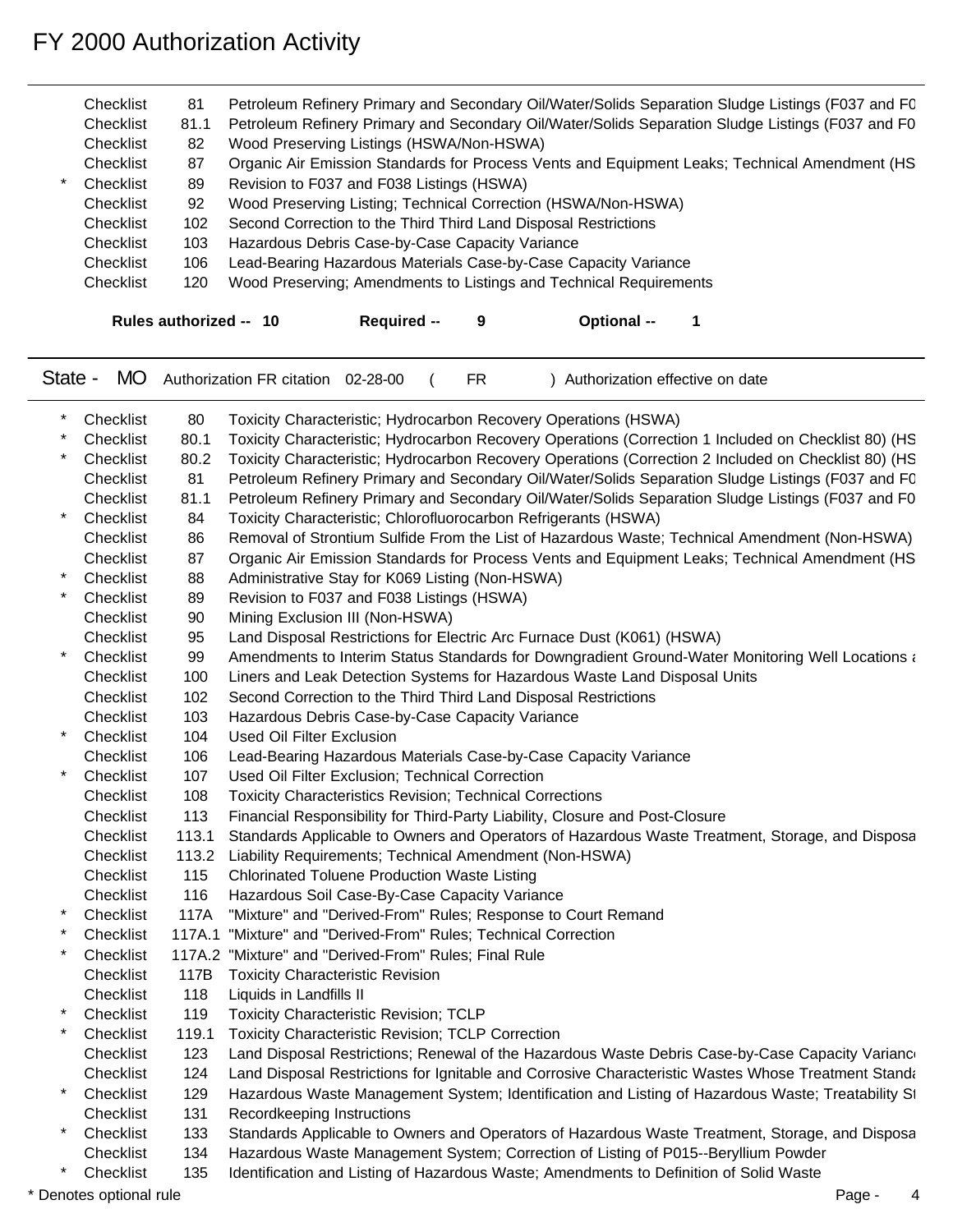| Checklist | 136   | Standards for the Management of Specific Hazardous Wastes; Amendment to Subpart C--Recyclable               |
|-----------|-------|-------------------------------------------------------------------------------------------------------------|
| Checklist | 137   | Land Disposal Restrictions Phase II--Universal Treatment Standards, and Treatment Standards for Or          |
| Checklist | 137.1 | Technical Amendment to the Universal Treatment Standards and Treatment Standards for Organic To             |
| Checklist | 139   | Hazardous Waste Management System; Testing and Monitoring Activities - Amendment 1                          |
| Checklist | 140   | Hazardous Waste Management System; Carbamate Production Identification and Listing of Hazardous             |
| Checklist | 140.1 | Hazardous Waste Management System; Carbamate Production Identification and Listing of Hazardous             |
| Checklist | 140.2 | Hazardous Waste Management System; Carbamate Production Identification and Listing of Hazardous             |
| Checklist | 141   | Hazardous Waste Management System; Testing and Monitoring Activities - Amendment 2                          |
| Checklist | 144   | Solid Waste, Hazardous Waste, Oil Discharge and Superfund Programs; Removal of Legally Obsolete             |
| Checklist | 145   | Hazardous Waste Management: Liquids in Landfills                                                            |
| Checklist | 150   | Identification and Listing of Hazardous Waste; Amendments to Definition of Solid Waste                      |
| Checklist | 152   | Imports and Exports of Hazardous Waste: Implementation of OECD Council Decision                             |
| Checklist | 153   | Criteria for Classification of Solid Waste Disposal Facilities and Practices; Identification and Listing of |
| Checklist | 155   | Land Disposal Restrictions Phase III - Emergency Extension of the K088 Capacity Variance                    |
| Checklist | 158   | Hazardous Waste Management System; Testing and Monitoring Activities                                        |
| Checklist | 159   | Hazardous Waste Management System; Carbamate Production, Identification and Listing of Hazardou             |
|           |       | Rules authorized -- 55<br>21<br>34<br><b>Optional</b> --<br>Required --                                     |

State - ND Authorization FR citation 01-19-00 ( 65FR 2,897) Authorization effective on date 03-20-00

|         | Checklist | SR <sub>1</sub> | Existing and Newly Regulated Surface Impoundments                                                      |
|---------|-----------|-----------------|--------------------------------------------------------------------------------------------------------|
|         | Checklist | SR <sub>2</sub> | Surface Impoundment Variance under °3005(j)(2)-(9) and 13                                              |
|         | Checklist | <b>BB</b>       | Exceptions to the Burning and Blending of Hazardous Waste                                              |
|         | Checklist | <b>CP</b>       | Hazardous and Used Oil Fuel Criminal Penalties                                                         |
|         | Checklist | SI              | Sharing of Information with the Agency for Toxic Substances and Disease Registry                       |
| $\star$ | Checklist | 54              | Permit Modifications for Hazardous Waste Management Facilities                                         |
|         | Checklist | 54.1            | Permit Modifications for Hazardous Waste Management Facilities (Correction 1 Included on Checklist     |
|         | Checklist | 56              | Identification and Listing of Hazardous Waste; Removal of Iron Dextran from the List of Hazardous Wa:  |
|         | Checklist | 57              | Identification and Listing of Hazardous Waste; Removal of Strontium Sulfide from the List of Hazardous |
| $\star$ | Checklist | 61              | Changes to Interim Status Facilities for Hazardous Waste Management Permits; Procedures for Post-      |
|         | Checklist | 62              | Land Disposal Restriction Amendments to First Third Scheduled Wastes (Technical Correction to Che      |
|         | Checklist | 66              | Land Disposal Restrictions; Correction to the First Third Scheduled Wastes (Correction to Checklist 5( |
|         | Checklist | 66.1            | Land Disposal Restrictions; Correction to the First Third Scheduled Wastes (Correction 1 Included on   |
| $\star$ | Checklist | 72              | Modifications of F019 Listing                                                                          |
|         | Checklist | 75              | Listing of 1,1-Dimethylhydrazine Production Wastes                                                     |
|         | Checklist | 78H             | Land Disposal Restrictions for Third Third Scheduled Wastes (HSWA Provisions)                          |
|         | Checklist | 78N             | Land Disposal Restrictions for Third Third Scheduled Wastes (Non-HSWA Provisions)                      |
| $\star$ | Checklist | 80              | Toxicity Characteristic; Hydrocarbon Recovery Operations (HSWA)                                        |
|         | Checklist | 80.1            | Toxicity Characteristic; Hydrocarbon Recovery Operations (Correction 1 Included on Checklist 80) (HS   |
|         | Checklist | 80.2            | Toxicity Characteristic; Hydrocarbon Recovery Operations (Correction 2 Included on Checklist 80) (HS   |
|         | Checklist | 81              | Petroleum Refinery Primary and Secondary Oil/Water/Solids Separation Sludge Listings (F037 and FC      |
|         | Checklist | 81.1            | Petroleum Refinery Primary and Secondary Oil/Water/Solids Separation Sludge Listings (F037 and F0      |
|         | Checklist | 82              | Wood Preserving Listings (HSWA/Non-HSWA)                                                               |
|         | Checklist | 83              | Land Disposal Restrictions for Third Third Scheduled Wastes; Technical Amendment (HSWA)                |
| $\star$ | Checklist | 84              | Toxicity Characteristic; Chlorofluorocarbon Refrigerants (HSWA)                                        |
|         | Checklist | 86              | Removal of Strontium Sulfide From the List of Hazardous Waste; Technical Amendment (Non-HSWA)          |
|         | Checklist | 87              | Organic Air Emission Standards for Process Vents and Equipment Leaks; Technical Amendment (HS          |
| $\star$ | Checklist | 88              | Administrative Stay for K069 Listing (Non-HSWA)                                                        |
| $\star$ | Checklist | 89              | Revision to F037 and F038 Listings (HSWA)                                                              |
|         | Checklist | 90              | Mining Exclusion III (Non-HSWA)                                                                        |
| $\star$ | Checklist | 91              | Administrative Stay for F032, F034, and F035 Listings (HSWA/Non-HSWA)                                  |
|         | Checklist | 92              | Wood Preserving Listing; Technical Correction (HSWA/Non-HSWA)                                          |
|         | Checklist | 95              | Land Disposal Restrictions for Electric Arc Furnace Dust (K061) (HSWA)                                 |
|         | Checklist | 97              | Exports of Hazardous Waste; Technical Correction (HSWA)                                                |

\* Denotes optional rule **Page - 5**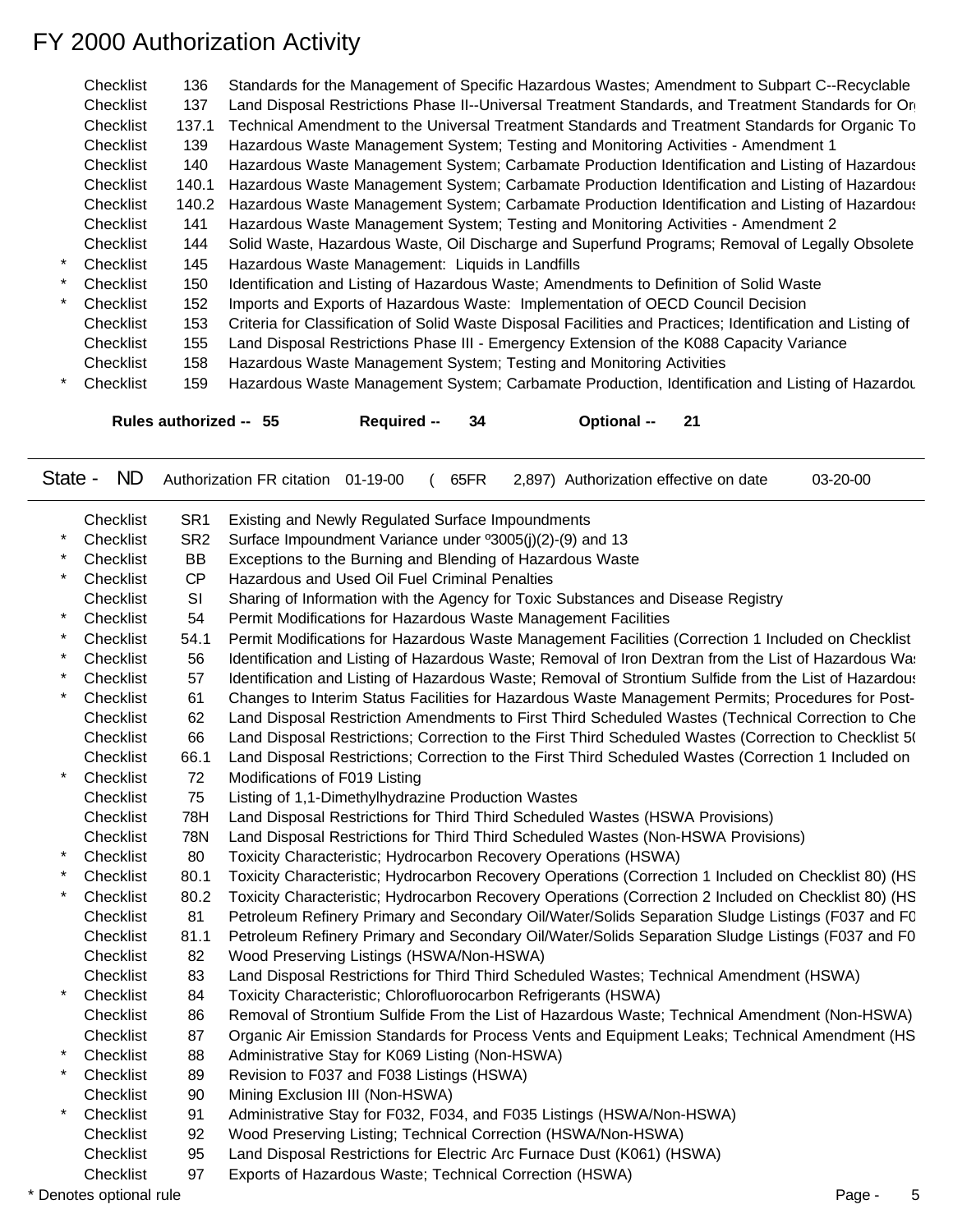| Liners and Leak Detection Systems for Hazardous Waste Land Disposal Units<br>100<br>Checklist<br>$\star$<br>Checklist<br>Administrative Stay for the Requirement That Existing Drip Pads be Impermeable<br>101<br>Second Correction to the Third Third Land Disposal Restrictions<br>102<br>Checklist<br>Hazardous Debris Case-by-Case Capacity Variance<br>Checklist<br>103<br>$\star$<br>Used Oil Filter Exclusion<br>Checklist<br>104<br>Lead-Bearing Hazardous Materials Case-by-Case Capacity Variance<br>Checklist<br>106<br>$\star$<br>Checklist<br>Used Oil Filter Exclusion; Technical Correction<br>107<br>Checklist<br><b>Toxicity Characteristics Revision; Technical Corrections</b><br>108<br>Checklist<br>Land Disposal Restrictions for Newly Listed Wastes and Hazardous Debris<br>109<br>Financial Responsibility for Third-Party Liability, Closure and Post-Closure<br>Checklist<br>113<br>Standards Applicable to Owners and Operators of Hazardous Waste Treatment, Storage, and Disposa<br>Checklist<br>113.1<br>Liability Requirements; Technical Amendment (Non-HSWA)<br>Checklist<br>113.2<br><b>Chlorinated Toluene Production Waste Listing</b><br>Checklist<br>115<br>Checklist<br>Hazardous Soil Case-By-Case Capacity Variance<br>116<br><b>Toxicity Characteristic Revision</b><br>Checklist<br>117B<br>Liquids in Landfills II<br>Checklist<br>118<br>$\ast$<br>Checklist<br><b>Toxicity Characteristic Revision; TCLP</b><br>119<br>Toxicity Characteristic Revision; TCLP Correction<br>Checklist<br>119.1<br>Wood Preserving; Amendments to Listings and Technical Requirements<br>Checklist<br>120<br>$\star$<br>Corrective Action Management Units and Temporary Units; Corrective Action Provisions Under Subtitle<br>Checklist<br>121<br>Land Disposal Restrictions; Renewal of the Hazardous Waste Debris Case-by-Case Capacity Variance<br>123<br>Checklist<br>Checklist<br>124 | $\ast$ | Checklist | 99 | Amendments to Interim Status Standards for Downgradient Ground-Water Monitoring Well Locations and  |
|---------------------------------------------------------------------------------------------------------------------------------------------------------------------------------------------------------------------------------------------------------------------------------------------------------------------------------------------------------------------------------------------------------------------------------------------------------------------------------------------------------------------------------------------------------------------------------------------------------------------------------------------------------------------------------------------------------------------------------------------------------------------------------------------------------------------------------------------------------------------------------------------------------------------------------------------------------------------------------------------------------------------------------------------------------------------------------------------------------------------------------------------------------------------------------------------------------------------------------------------------------------------------------------------------------------------------------------------------------------------------------------------------------------------------------------------------------------------------------------------------------------------------------------------------------------------------------------------------------------------------------------------------------------------------------------------------------------------------------------------------------------------------------------------------------------------------------------------------------------------------------------------------------------------------|--------|-----------|----|-----------------------------------------------------------------------------------------------------|
|                                                                                                                                                                                                                                                                                                                                                                                                                                                                                                                                                                                                                                                                                                                                                                                                                                                                                                                                                                                                                                                                                                                                                                                                                                                                                                                                                                                                                                                                                                                                                                                                                                                                                                                                                                                                                                                                                                                           |        |           |    |                                                                                                     |
|                                                                                                                                                                                                                                                                                                                                                                                                                                                                                                                                                                                                                                                                                                                                                                                                                                                                                                                                                                                                                                                                                                                                                                                                                                                                                                                                                                                                                                                                                                                                                                                                                                                                                                                                                                                                                                                                                                                           |        |           |    |                                                                                                     |
|                                                                                                                                                                                                                                                                                                                                                                                                                                                                                                                                                                                                                                                                                                                                                                                                                                                                                                                                                                                                                                                                                                                                                                                                                                                                                                                                                                                                                                                                                                                                                                                                                                                                                                                                                                                                                                                                                                                           |        |           |    |                                                                                                     |
|                                                                                                                                                                                                                                                                                                                                                                                                                                                                                                                                                                                                                                                                                                                                                                                                                                                                                                                                                                                                                                                                                                                                                                                                                                                                                                                                                                                                                                                                                                                                                                                                                                                                                                                                                                                                                                                                                                                           |        |           |    |                                                                                                     |
|                                                                                                                                                                                                                                                                                                                                                                                                                                                                                                                                                                                                                                                                                                                                                                                                                                                                                                                                                                                                                                                                                                                                                                                                                                                                                                                                                                                                                                                                                                                                                                                                                                                                                                                                                                                                                                                                                                                           |        |           |    |                                                                                                     |
|                                                                                                                                                                                                                                                                                                                                                                                                                                                                                                                                                                                                                                                                                                                                                                                                                                                                                                                                                                                                                                                                                                                                                                                                                                                                                                                                                                                                                                                                                                                                                                                                                                                                                                                                                                                                                                                                                                                           |        |           |    |                                                                                                     |
|                                                                                                                                                                                                                                                                                                                                                                                                                                                                                                                                                                                                                                                                                                                                                                                                                                                                                                                                                                                                                                                                                                                                                                                                                                                                                                                                                                                                                                                                                                                                                                                                                                                                                                                                                                                                                                                                                                                           |        |           |    |                                                                                                     |
|                                                                                                                                                                                                                                                                                                                                                                                                                                                                                                                                                                                                                                                                                                                                                                                                                                                                                                                                                                                                                                                                                                                                                                                                                                                                                                                                                                                                                                                                                                                                                                                                                                                                                                                                                                                                                                                                                                                           |        |           |    |                                                                                                     |
|                                                                                                                                                                                                                                                                                                                                                                                                                                                                                                                                                                                                                                                                                                                                                                                                                                                                                                                                                                                                                                                                                                                                                                                                                                                                                                                                                                                                                                                                                                                                                                                                                                                                                                                                                                                                                                                                                                                           |        |           |    |                                                                                                     |
|                                                                                                                                                                                                                                                                                                                                                                                                                                                                                                                                                                                                                                                                                                                                                                                                                                                                                                                                                                                                                                                                                                                                                                                                                                                                                                                                                                                                                                                                                                                                                                                                                                                                                                                                                                                                                                                                                                                           |        |           |    |                                                                                                     |
|                                                                                                                                                                                                                                                                                                                                                                                                                                                                                                                                                                                                                                                                                                                                                                                                                                                                                                                                                                                                                                                                                                                                                                                                                                                                                                                                                                                                                                                                                                                                                                                                                                                                                                                                                                                                                                                                                                                           |        |           |    |                                                                                                     |
|                                                                                                                                                                                                                                                                                                                                                                                                                                                                                                                                                                                                                                                                                                                                                                                                                                                                                                                                                                                                                                                                                                                                                                                                                                                                                                                                                                                                                                                                                                                                                                                                                                                                                                                                                                                                                                                                                                                           |        |           |    |                                                                                                     |
|                                                                                                                                                                                                                                                                                                                                                                                                                                                                                                                                                                                                                                                                                                                                                                                                                                                                                                                                                                                                                                                                                                                                                                                                                                                                                                                                                                                                                                                                                                                                                                                                                                                                                                                                                                                                                                                                                                                           |        |           |    |                                                                                                     |
|                                                                                                                                                                                                                                                                                                                                                                                                                                                                                                                                                                                                                                                                                                                                                                                                                                                                                                                                                                                                                                                                                                                                                                                                                                                                                                                                                                                                                                                                                                                                                                                                                                                                                                                                                                                                                                                                                                                           |        |           |    |                                                                                                     |
|                                                                                                                                                                                                                                                                                                                                                                                                                                                                                                                                                                                                                                                                                                                                                                                                                                                                                                                                                                                                                                                                                                                                                                                                                                                                                                                                                                                                                                                                                                                                                                                                                                                                                                                                                                                                                                                                                                                           |        |           |    |                                                                                                     |
|                                                                                                                                                                                                                                                                                                                                                                                                                                                                                                                                                                                                                                                                                                                                                                                                                                                                                                                                                                                                                                                                                                                                                                                                                                                                                                                                                                                                                                                                                                                                                                                                                                                                                                                                                                                                                                                                                                                           |        |           |    |                                                                                                     |
|                                                                                                                                                                                                                                                                                                                                                                                                                                                                                                                                                                                                                                                                                                                                                                                                                                                                                                                                                                                                                                                                                                                                                                                                                                                                                                                                                                                                                                                                                                                                                                                                                                                                                                                                                                                                                                                                                                                           |        |           |    |                                                                                                     |
|                                                                                                                                                                                                                                                                                                                                                                                                                                                                                                                                                                                                                                                                                                                                                                                                                                                                                                                                                                                                                                                                                                                                                                                                                                                                                                                                                                                                                                                                                                                                                                                                                                                                                                                                                                                                                                                                                                                           |        |           |    |                                                                                                     |
|                                                                                                                                                                                                                                                                                                                                                                                                                                                                                                                                                                                                                                                                                                                                                                                                                                                                                                                                                                                                                                                                                                                                                                                                                                                                                                                                                                                                                                                                                                                                                                                                                                                                                                                                                                                                                                                                                                                           |        |           |    |                                                                                                     |
|                                                                                                                                                                                                                                                                                                                                                                                                                                                                                                                                                                                                                                                                                                                                                                                                                                                                                                                                                                                                                                                                                                                                                                                                                                                                                                                                                                                                                                                                                                                                                                                                                                                                                                                                                                                                                                                                                                                           |        |           |    |                                                                                                     |
|                                                                                                                                                                                                                                                                                                                                                                                                                                                                                                                                                                                                                                                                                                                                                                                                                                                                                                                                                                                                                                                                                                                                                                                                                                                                                                                                                                                                                                                                                                                                                                                                                                                                                                                                                                                                                                                                                                                           |        |           |    |                                                                                                     |
|                                                                                                                                                                                                                                                                                                                                                                                                                                                                                                                                                                                                                                                                                                                                                                                                                                                                                                                                                                                                                                                                                                                                                                                                                                                                                                                                                                                                                                                                                                                                                                                                                                                                                                                                                                                                                                                                                                                           |        |           |    | Land Disposal Restrictions for Ignitable and Corrosive Characteristic Wastes Whose Treatment Standa |
| Rules authorized -- 57<br>23<br><b>Required --</b><br>34<br>Optional --                                                                                                                                                                                                                                                                                                                                                                                                                                                                                                                                                                                                                                                                                                                                                                                                                                                                                                                                                                                                                                                                                                                                                                                                                                                                                                                                                                                                                                                                                                                                                                                                                                                                                                                                                                                                                                                   |        |           |    |                                                                                                     |

State - OK Authorization FR citation 03-29-00 ( 65FR 16,528) Authorization effective on date 05-30-00

| Checklist                                                                 | 153   | Criteria for Classification of Solid Waste Disposal Facilities and Practices; Identification and Listing of |  |  |  |  |  |
|---------------------------------------------------------------------------|-------|-------------------------------------------------------------------------------------------------------------|--|--|--|--|--|
| Checklist                                                                 | 154   | Hazardous Waste Treatment, Storage, and Disposal Facilities and Hazardous Waste Generators; Orga            |  |  |  |  |  |
| Checklist                                                                 | 154.1 | Hazardous Waste Treatment, Storage, and Disposal Facilities and Hazardous Waste Generators; Orga            |  |  |  |  |  |
| Checklist                                                                 | 154.2 | Hazardous Waste Treatment, Storage, and Disposal Facilities and Hazardous Waste Generators; Orga            |  |  |  |  |  |
| Checklist                                                                 | 154.3 | Hazardous Waste Treatment, Storage, and Disposal Facilities and Hazardous Waste Generators; Orga            |  |  |  |  |  |
| Checklist                                                                 |       | 154.4 Hazardous Waste Treatment, Storage, and Disposal Facilities and Hazardous Waste Generators; Orga      |  |  |  |  |  |
| Checklist                                                                 | 154.5 | Hazardous Waste Treatment, Storage, and Disposal Facilities and Hazardous Waste Generators; Orga            |  |  |  |  |  |
| Checklist                                                                 | 154.6 | Hazardous Waste Treatment, Storage, and Disposal Facilities and Hazardous Waste Generators; Orga            |  |  |  |  |  |
| Checklist                                                                 | 155   | Land Disposal Restrictions Phase III - Emergency Extension of the K088 Capacity Variance                    |  |  |  |  |  |
| Checklist                                                                 | 156   | Military Munitions Rule: Hazardous Waste Identification and Management; Explosives Emergencies; M           |  |  |  |  |  |
| Checklist                                                                 | 157   | Land Disposal Restrictions - Phase IV: Treatment Standards for Wood Preserving Wastes, Paperwork            |  |  |  |  |  |
| Checklist                                                                 | 158   | Hazardous Waste Management System; Testing and Monitoring Activities                                        |  |  |  |  |  |
| Checklist                                                                 | 159   | Hazardous Waste Management System; Carbamate Production, Identification and Listing of Hazardou             |  |  |  |  |  |
| Checklist                                                                 | 160   | Land Disposal Restrictions Phase III -- Emergency Extension of the K088 National Capacity Variance          |  |  |  |  |  |
| Checklist                                                                 | 161   | Second Emergency Revision of the Land Disposal Restrictions (LDR) Treatment Standards for Listed I          |  |  |  |  |  |
| Checklist                                                                 | 162   | Clarification of Standards for Hazardous Waste LDR Treatment Variances                                      |  |  |  |  |  |
| Checklist                                                                 | 163   | Organic Air Emission Standards for Tanks, Surface Impoundments, and Containers; Clarification and T         |  |  |  |  |  |
| Checklist                                                                 | 164   | Kraft Mill Steam Stripper Condensate Exclusion                                                              |  |  |  |  |  |
| Checklist                                                                 | 167F  | Exclusion of Recycled Wood Preserving Wastewaters                                                           |  |  |  |  |  |
| Checklist                                                                 | 168   | Hazardous Waste Combustors Revised Standards                                                                |  |  |  |  |  |
|                                                                           |       |                                                                                                             |  |  |  |  |  |
| Rules authorized -- 20<br><b>Required --</b><br><b>Optional --</b><br>15. |       |                                                                                                             |  |  |  |  |  |

State - PA Authorization FR citation 09-26-00 ( 65FR 57,739) Authorization effective on date 11-27-00

Checklist MW Radioactive Mixed Waste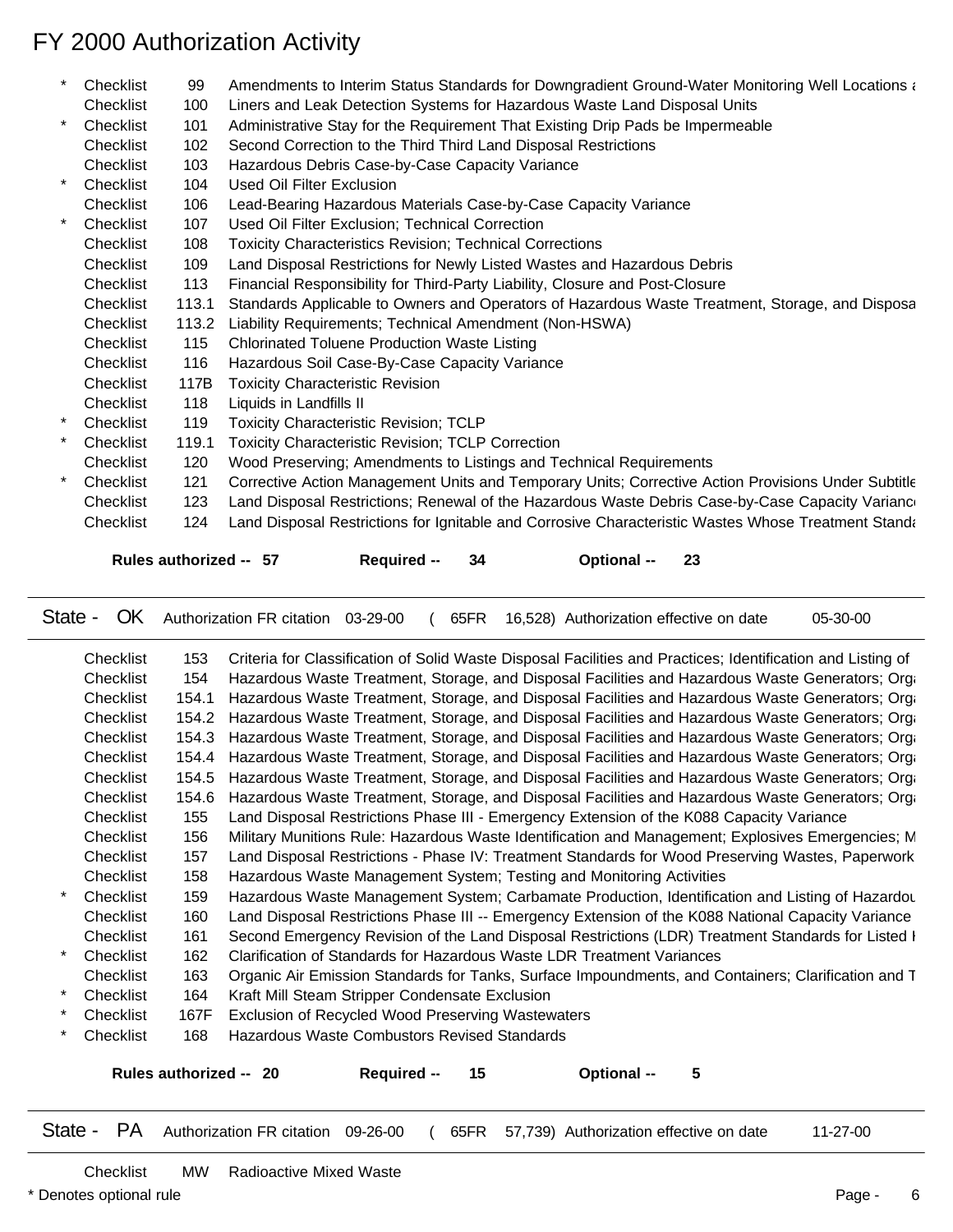| *        | Checklist | ВB                | Exceptions to the Burning and Blending of Hazardous Waste                                            |
|----------|-----------|-------------------|------------------------------------------------------------------------------------------------------|
|          | Checklist | SI                | Sharing of Information with the Agency for Toxic Substances and Disease Registry                     |
| $\star$  | Checklist | 9                 | Household Waste                                                                                      |
|          | Checklist | 11                | Corrections to Test Methods Manual                                                                   |
| $\star$  | Checklist | $12 \overline{ }$ | Satellite Accumulation                                                                               |
|          | Checklist | 13                | Definition of Solid Waste                                                                            |
|          | Checklist | 13.1              | Definition of Solid Waste (Correction 1 Included on Checklist 13)                                    |
|          | Checklist | 13.2              | Definition of Solid Waste (Correction 2 Included on Checklist 13)                                    |
|          | Checklist | 14                | Dioxin Waste Listing and Management Standards                                                        |
|          | Checklist | 15                | Interim Status Standards for Treatment, Storage, and Disposal Facilities                             |
|          | Checklist | 16                | <b>Paint Filter Test</b>                                                                             |
|          | Checklist | 17A               | HSWA Codification Rule; Small Quantity Generators                                                    |
| $\star$  | Checklist | 17B               | <b>HSWA Codification Rule; Delisting</b>                                                             |
|          | Checklist | 17B.1             | HSWA Codification Rule; Delisting (Correction 1 Included on Checklist 17B)                           |
|          | Checklist | 17C               | HSWA Codification Rule; Household Waste (Resource Recovery Facilities)                               |
|          | Checklist | 17D               | HSWA Codification Rule; Waste Minimization                                                           |
|          | Checklist | 17E               | HSWA Codification Rule; Location Standards for Salt Domes, Salt Beds, Underground Mines and Cave     |
|          |           |                   |                                                                                                      |
|          | Checklist | 17F               | HSWA Codification Rule; Liquids in Landfills I                                                       |
|          | Checklist | 17G               | HSWA Codification Rule; Dust Suppression                                                             |
|          | Checklist | 17H               | <b>HSWA Codification Rule; Double Liners</b>                                                         |
|          | Checklist | 171               | HSWA Codification Rule; Ground-Water Monitoring                                                      |
|          | Checklist | 17J               | <b>HSWA Codification Rule; Cement Kilns</b>                                                          |
|          | Checklist | 17K               | HSWA Codification Rule; Fuel Labeling                                                                |
|          | Checklist | 17M               | HSWA Codification Rule; Pre-Construction Ban                                                         |
|          | Checklist | 17N               | HSWA Codification Rule; Permit Life                                                                  |
|          | Checklist | 17O               | HSWA Codification Rule; Omnibus Provision                                                            |
|          | Checklist | 17P               | <b>HSWA Codification Rule; Interim Status</b>                                                        |
| $^\star$ | Checklist | 17Q               | HSWA Codification Rule; Research and Development Permits                                             |
|          | Checklist | 17R               | HSWA Codification Rule; Hazardous Waste Exports                                                      |
|          | Checklist | 17S               | HSWA Codification Rule; Exposure Information                                                         |
|          | Checklist | 18                | Listing of TDI, TDA, and DNT Wastes                                                                  |
|          | Checklist | 19                | Burning of Waste Fuel and Used Oil Fuel in Boilers and Industrial Furnaces                           |
|          | Checklist | 19.1              | Burning of Waste Fuel and Used Oil Fuel in Boilers and Industrial Furnaces (Correction 1 Included on |
|          | Checklist | 20                | <b>Listing of Spent Solvents</b>                                                                     |
|          | Checklist | 20.1              | Listing of Spent Solvents (Correction 1 Included on Checklist 20)                                    |
|          | Checklist | 21                | Listing of EDB Waste                                                                                 |
|          | Checklist | 22                | Listing of Four Spent Solvents                                                                       |
|          | Checklist | 23                | Generators of 100 to 1000 kg Hazardous Waste                                                         |
|          | Checklist | 24                | Financial Responsibility; Settlement Agreement                                                       |
|          | Checklist | 24.1              | Closure/Post-Closure and Financial Responsibility Requirements (Correction 1 Included on Checklist 2 |
|          | Checklist | 24A               | Financial Responsibility; Settlement Agreement (Amendment to Checklist 24's Optional Designation of  |
|          | Checklist | 25                | Codification Rule; Technical Correction (Paint Filter Test)                                          |
|          | Checklist | 26                | Listing of Spent Pickle Liquor (K062)                                                                |
|          | Checklist | 26.1              | Listing of Spent Pickle Liquor (K062) (Correction 1 Included on Checklist 26)                        |
|          | Checklist | 26.2              | Listing of Spent Pickle Liquor (K062), (Correction 2)                                                |
|          | Checklist | 27                | Liability Coverage; Corporate Guarantee                                                              |
|          | Checklist | 28H               | Standards for Hazardous Waste Storage and Treatment Tank Systems (HSWA Provisions)                   |
|          | Checklist | 28H.1             | Standards for Hazardous Waste Storage and Treatment Tank Systems (Correction 1 Included on Che       |
|          | Checklist | 28N               | Standards for Hazardous Waste Storage and Treatment Tank Systems (Non-HSWA Provisions)               |
|          | Checklist | 28N.1             | Standards for Hazardous Waste Storage and Treatment Tank Systems (Correction 1 Included on Cher      |
|          | Checklist | 29                | Correction to Listing of Commercial Chemical Products and Appendix VIII Constituents                 |
|          |           |                   |                                                                                                      |
|          | Checklist | 30                | Biennial Report; Correction (Waste Minimization, Technical Correction to Checklist 17D)              |
|          | Checklist | 31                | Exports of Hazardous Waste                                                                           |
|          | Checklist | 32                | Standards for Generators; Waste Minimization Certifications                                          |
|          | Checklist | 33                | Listing of EBDC                                                                                      |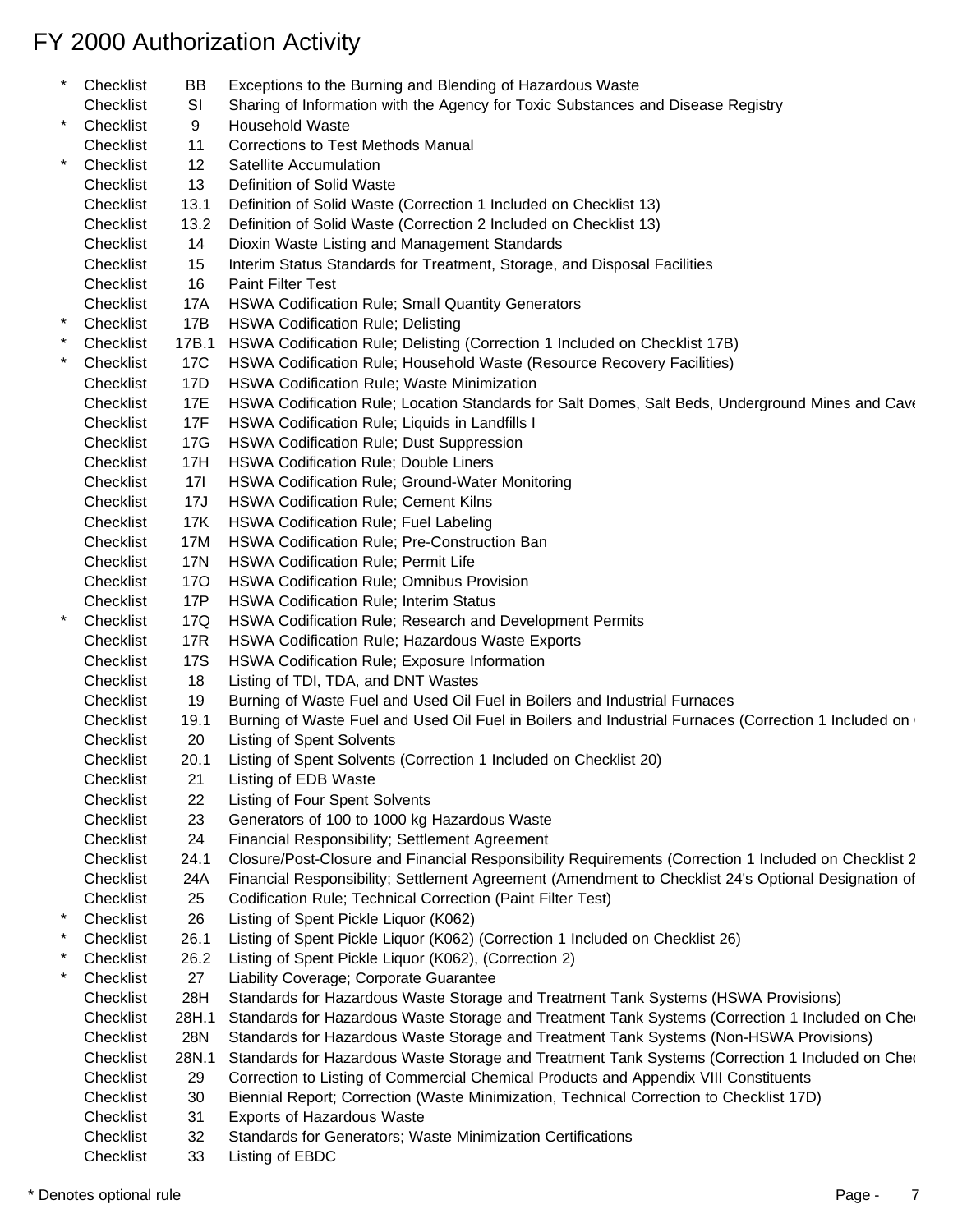| Checklist | 34   | Land Disposal Restrictions (Solvents and Dioxins)                                                       |
|-----------|------|---------------------------------------------------------------------------------------------------------|
| Checklist | 34.1 | Land Disposal Restrictions (Solvents and Dioxins, Correction 1 Included on Checklist 34)                |
| Checklist | 35   | Revised Manual SW-846; Amended Incorporation by Reference                                               |
| Checklist | 36   | Closure/Post-closure Care for Interim Status Surface Impoundments                                       |
| Checklist | 37   | Definition of Solid Waste; Technical Corrections (Technical Correction to Checklist 13)                 |
| Checklist | 38   | Amendments to Part B Information Requirements for Land Disposal Facilities                              |
| Checklist | 38.1 | Development of Corrective Action Programs After Permitting Hazardous Waste Land Disposal Facilitie      |
| Checklist | 39   | California List Waste Land Disposal Restrictions                                                        |
| Checklist | 39.1 | California List Waste Land Disposal Restrictions (Correction 1)                                         |
| Checklist | 40   | List (Phase I) of Hazardous Constituents for Ground-Water Monitoring                                    |
| Checklist | 41   | Identification and Listing of Hazardous Waste (Container/Inner Liner Correction)                        |
| Checklist | 42   | Exception Reporting for Small Quantity Generators of Hazardous Waste                                    |
|           |      |                                                                                                         |
| Checklist | 43   | Liability Requirements for Hazardous Waste Facilities; Corporate Guarantee                              |
| Checklist | 44D  | HSWA Codification Rule 2; Permit Modification                                                           |
| Checklist | 44E  | HSWA Codification Rule 2; Permit as a Shield Provision                                                  |
| Checklist | 44F  | HSWA Codification Rule 2; Permit Conditions to Protect Human Health and the Environment                 |
| Checklist | 44G  | HSWA Codification Rule 2; Post-Closure Permits                                                          |
| Checklist | 45   | Hazardous Waste Miscellaneous Units                                                                     |
| Checklist | 46   | Technical Correction; Identification and Listing of Hazardous Waste (Technical Correction to Checklist  |
| Checklist | 47   | Technical Correction to Checklist 23, Small Quantity Generators                                         |
| Checklist | 48   | Farmer Exemptions; Technical Corrections                                                                |
| Checklist | 49   | Identification and Listing of Hazardous Waste; Treatability Studies Sample Exemption                    |
| Checklist | 50   | Land Disposal Restrictions for First Third Scheduled Wastes                                             |
| Checklist | 50.1 | Land Disposal Restrictions (Correction 1 Included on Checklist 50)                                      |
| Checklist | 52H  | Hazardous Waste Management System; Standards for Hazardous Waste Storage and Treatment Tan              |
| Checklist | 52N  | Hazardous Waste Management System; Standards for Hazardous Waste Storage and Treatment Tan              |
| Checklist | 53   | Identification and Listing of Hazardous Waste; and Designation, Reportable Quantities, and Notification |
| Checklist | 54   | Permit Modifications for Hazardous Waste Management Facilities                                          |
| Checklist | 54.1 | Permit Modifications for Hazardous Waste Management Facilities (Correction 1 Included on Checklist      |
| Checklist | 55   | Statistical Methods for Evaluating Ground-Water Monitoring Data from Hazardous Waste Facilities         |
| Checklist | 56   | Identification and Listing of Hazardous Waste; Removal of Iron Dextran from the List of Hazardous Was   |
| Checklist | 57   | Identification and Listing of Hazardous Waste; Removal of Strontium Sulfide from the List of Hazardous  |
| Checklist | 58   | Standards for Generators of Hazardous Waste; Manifest Renewal                                           |
| Checklist | 59   | Hazardous Waste Miscellaneous Units; Standards Applicable to Owners and Operators (Clarification c      |
| Checklist | 60   | Amendment to Requirements for Hazardous Waste Incinerator Permits                                       |
| Checklist | 61   | Changes to Interim Status Facilities for Hazardous Waste Management Permits; Procedures for Post-       |
| Checklist | 62   | Land Disposal Restriction Amendments to First Third Scheduled Wastes (Technical Correction to Che       |
| Checklist | 63   | Land Disposal Restrictions for Second Third Scheduled Wastes                                            |
| Checklist | 64   | Delay of Closure Period for Hazardous Waste Management Facilities                                       |
|           |      | Mining Waste Exclusion I                                                                                |
| Checklist | 65   |                                                                                                         |
| Checklist | 66   | Land Disposal Restrictions; Correction to the First Third Scheduled Wastes (Correction to Checklist 5(  |
| Checklist | 66.1 | Land Disposal Restrictions; Correction to the First Third Scheduled Wastes (Correction 1 Included on    |
| Checklist | 67   | <b>Testing and Monitoring Activities</b>                                                                |
| Checklist | 68   | Reportable Quantity Adjustment Methyl Bromide Production Wastes                                         |
| Checklist | 69   | Reportable Quantity Adjustment (F024 & F025)                                                            |
| Checklist | 70   | Changes to Part 124 Not Accounted for by Present Checklists                                             |
| Checklist | 71   | Mining Waste Exclusion II                                                                               |
| Checklist | 72   | Modifications of F019 Listing                                                                           |
| Checklist | 73   | Testing and Monitoring Activities; (Technical Correction to Checklist 67)                               |
| Checklist | 74   | <b>Toxicity Characteristics Revisions</b>                                                               |
| Checklist | 74.1 | Toxicity Characteristics Revisions (Correction 1)                                                       |
| Checklist | 75   | Listing of 1,1-Dimethylhydrazine Production Wastes                                                      |
| Checklist | 76   | Criteria for Listing Toxic Wastes; Technical Amendment                                                  |
| Checklist | 77   | HSWA Codification Rule: Double Liners; Correction (Correction to Checklist 17H)                         |
| Checklist | 78H  | Land Disposal Restrictions for Third Third Scheduled Wastes (HSWA Provisions)                           |
|           |      |                                                                                                         |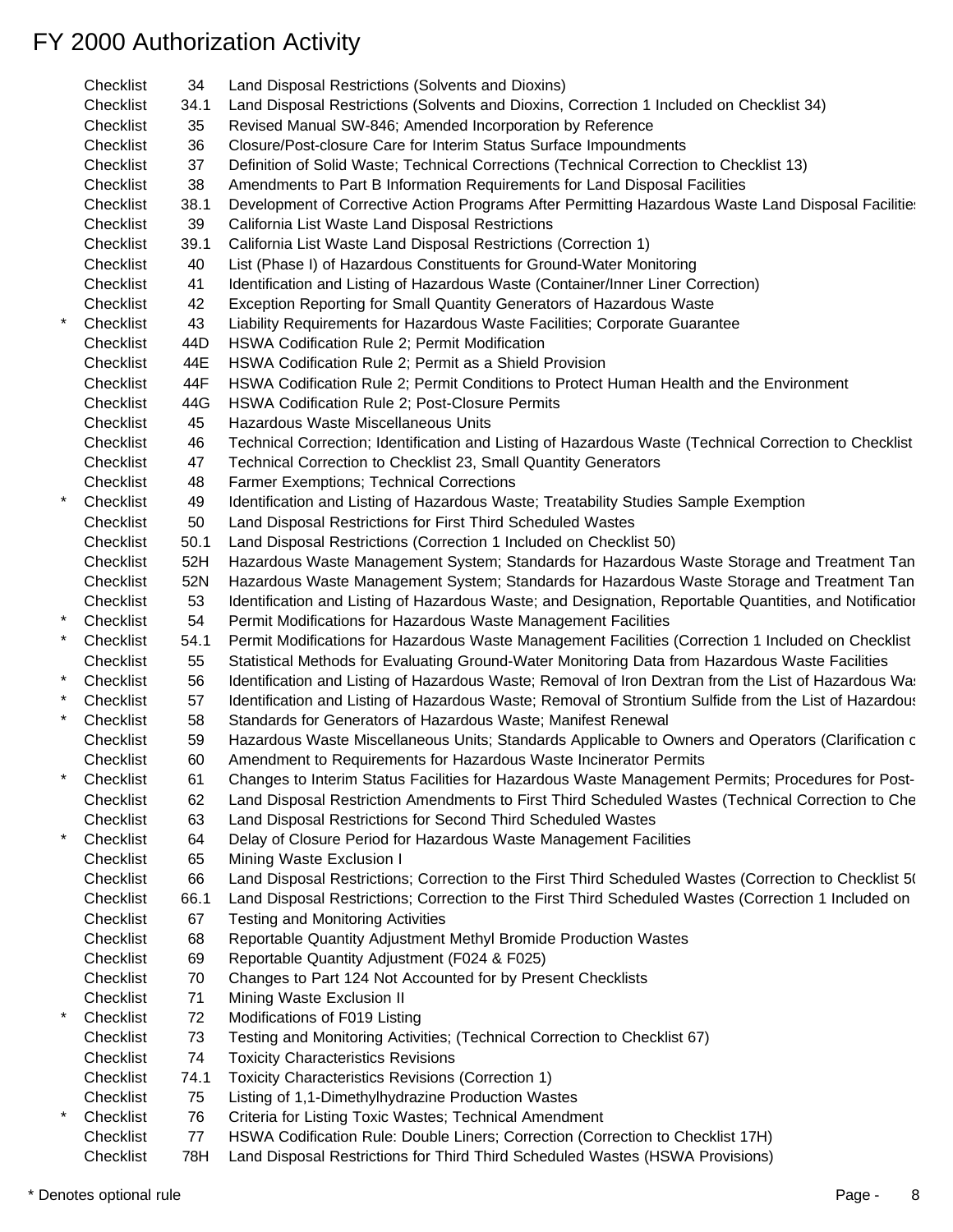- Checklist 78N Land Disposal Restrictions for Third Third Scheduled Wastes (Non-HSWA Provisions) Checklist 79 Organic Air Emission Standards for Process Vents and Equipment Leaks Checklist 80 Toxicity Characteristic; Hydrocarbon Recovery Operations (HSWA) Checklist 80.1 Toxicity Characteristic; Hydrocarbon Recovery Operations (Correction 1 Included on Checklist 80) (HS Checklist 80.2 Toxicity Characteristic; Hydrocarbon Recovery Operations (Correction 2 Included on Checklist 80) (HS Checklist 81 Petroleum Refinery Primary and Secondary Oil/Water/Solids Separation Sludge Listings (F037 and FC Checklist 81.1 Petroleum Refinery Primary and Secondary Oil/Water/Solids Separation Sludge Listings (F037 and F0 Checklist 82 Wood Preserving Listings (HSWA/Non-HSWA) Checklist 83 Land Disposal Restrictions for Third Third Scheduled Wastes; Technical Amendment (HSWA) Checklist 84 Toxicity Characteristic; Chlorofluorocarbon Refrigerants (HSWA) Checklist 85 Burning of Hazardous Waste in Boilers and Industrial Furnaces (HSWA/Non-HSWA) Checklist 86 Removal of Strontium Sulfide From the List of Hazardous Waste; Technical Amendment (Non-HSWA) Checklist 87 Organic Air Emission Standards for Process Vents and Equipment Leaks; Technical Amendment (HS Checklist 88 Administrative Stay for K069 Listing (Non-HSWA) Checklist 89 Revision to F037 and F038 Listings (HSWA) Checklist 90 Mining Exclusion III (Non-HSWA) \* Checklist 91 Administrative Stay for F032, F034, and F035 Listings (HSWA/Non-HSWA) Checklist 92 Wood Preserving Listing; Technical Correction (HSWA/Non-HSWA) Checklist 94 Burning of Hazardous Waste in Boilers and Industrial Furnaces; Corrections and Technical Amendmen Checklist 95 Land Disposal Restrictions for Electric Arc Furnace Dust (K061) (HSWA) Checklist 96 Burning of Hazardous Waste in Boilers and Industrial Furnaces; Technical Amendments II (HSWA/Non-Checklist 97 Exports of Hazardous Waste; Technical Correction (HSWA) Checklist 98 Coke Ovens Administrative Stay the Checklist 99 Amendments to Interim Status Standards for Downgradient Ground-Water Monitoring Well Locations at Hazardous at Hazardous at Hazardous at Hazardous (Non-Hazardous Magnetics Hazardous Magnetics Hazardous Mag Checklist 100 Liners and Leak Detection Systems for Hazardous Waste Land Disposal Units Checklist 101 Administrative Stay for the Requirement That Existing Drip Pads be Impermeable Checklist 102 Second Correction to the Third Third Land Disposal Restrictions Checklist 103 Hazardous Debris Case-by-Case Capacity Variance Checklist 104 Used Oil Filter Exclusion Checklist 105 Coke by-product Exclusion Checklist 106 Lead-Bearing Hazardous Materials Case-by-Case Capacity Variance Checklist 107 Used Oil Filter Exclusion; Technical Correction Checklist 108 Toxicity Characteristics Revision; Technical Corrections Checklist 109 Land Disposal Restrictions for Newly Listed Wastes and Hazardous Debris Checklist 110 Coke By-Product Listings Checklist 111 Burning of Hazardous Waste in Boilers and Industrial Furnaces; Technical Amendment III Checklist 113 Financial Responsibility for Third-Party Liability, Closure and Post-Closure Checklist 113.1 Standards Applicable to Owners and Operators of Hazardous Waste Treatment, Storage, and Disposa Checklist 113.2 Liability Requirements; Technical Amendment (Non-HSWA) Checklist 114 Burning of Hazardous Waste in Boilers and Industrial Furnaces; Amendment IV Checklist 115 Chlorinated Toluene Production Waste Listing Checklist 116 Hazardous Soil Case-By-Case Capacity Variance \* Checklist 117A "Mixture" and "Derived-From" Rules; Response to Court Remand \* Checklist 117A.1 "Mixture" and "Derived-From" Rules; Technical Correction Checklist 117A.2 "Mixture" and "Derived-From" Rules; Final Rule Checklist 117B Toxicity Characteristic Revision Checklist 118 Liquids in Landfills II Checklist 119 Toxicity Characteristic Revision; TCLP Checklist 119.1 Toxicity Characteristic Revision; TCLP Correction Checklist 120 Wood Preserving; Amendments to Listings and Technical Requirements Checklist 123 Land Disposal Restrictions; Renewal of the Hazardous Waste Debris Case-by-Case Capacity Variance Checklist 124 Land Disposal Restrictions for Ignitable and Corrosive Characteristic Wastes Whose Treatment Standards Checklist 125 Requirements for Preparation, Adoption, and Submittal of Implementation Plans Checklist 126 Testing and Monitoring Activities
	- Checklist 126.1 Hazardous Waste Management System; Testing and Monitoring Activities, Land Disposal Restrictions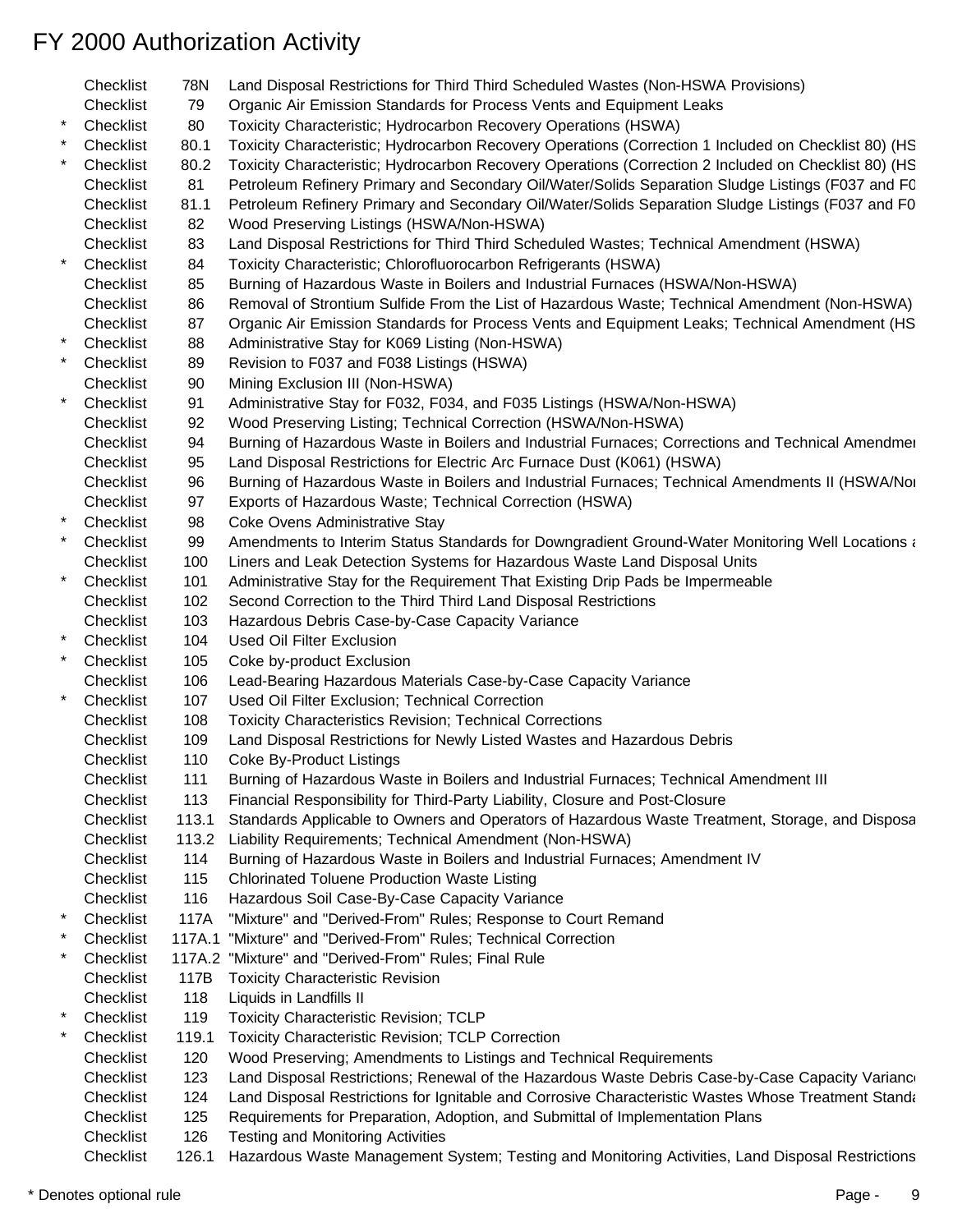| Checklist | 127   | Burning of Hazardous Waste in Boilers and Industrial Furnaces                                               |
|-----------|-------|-------------------------------------------------------------------------------------------------------------|
| Checklist | 128   | Hazardous Waste Management System; Identification and Listing of Hazardous Waste; Wastes from '             |
| Checklist | 129   | Hazardous Waste Management System; Identification and Listing of Hazardous Waste; Treatability St           |
| Checklist | 131   | Recordkeeping Instructions                                                                                  |
| Checklist | 132   | Hazardous Waste Management System: Identification and Listing of Hazardous Wastes; Wastes from              |
| Checklist | 133   | Standards Applicable to Owners and Operators of Hazardous Waste Treatment, Storage, and Disposa             |
| Checklist | 134   | Hazardous Waste Management System; Correction of Listing of P015--Beryllium Powder                          |
| Checklist | 135   | Identification and Listing of Hazardous Waste; Amendments to Definition of Solid Waste                      |
| Checklist | 136   | Standards for the Management of Specific Hazardous Wastes; Amendment to Subpart C--Recyclable               |
| Checklist | 137   | Land Disposal Restrictions Phase II--Universal Treatment Standards, and Treatment Standards for Or          |
| Checklist | 137.1 | Technical Amendment to the Universal Treatment Standards and Treatment Standards for Organic To             |
| Checklist | 139   | Hazardous Waste Management System; Testing and Monitoring Activities - Amendment 1                          |
| Checklist | 140   | Hazardous Waste Management System; Carbamate Production Identification and Listing of Hazardous             |
| Checklist | 140.1 | Hazardous Waste Management System; Carbamate Production Identification and Listing of Hazardous             |
| Checklist | 140.2 | Hazardous Waste Management System; Carbamate Production Identification and Listing of Hazardous             |
| Checklist | 141   | Hazardous Waste Management System; Testing and Monitoring Activities - Amendment 2                          |
| Checklist | 142A  | Universal Waste Rule (Hazardous Waste Management System; Modification of the Hazardous Waste                |
| Checklist | 142B  | Universal Waste Rule (Hazardous Waste Management System; Modification of the Hazardous Waste                |
| Checklist | 142C  | Universal Waste Rule (Hazardous Waste Management System; Modification of the Hazardous Waste                |
| Checklist | 142D  | Universal Waste Rule (Hazardous Waste Management System; Modification of the Hazardous Waste                |
| Checklist | 142E  | Universal Waste Rule (Hazardous Waste Management System; Modification of the Hazardous Waste                |
| Checklist | 144   | Solid Waste, Hazardous Waste, Oil Discharge and Superfund Programs; Removal of Legally Obsolete             |
| Checklist | 145   | Hazardous Waste Management: Liquids in Landfills                                                            |
| Checklist | 150   | Identification and Listing of Hazardous Waste; Amendments to Definition of Solid Waste                      |
| Checklist | 151   | Land Disposal Restrictions Phase III--Decharacterized Wastewaters, Carbamate Wastes, and Spent F            |
| Checklist | 151.1 | Land Disposal Restrictions Phase III--Decharacterized Wastewaters, Carbamate Wastes, and Spent F            |
| Checklist | 151.2 | Land Disposal Restrictions Phase III--Decharacterized Wastewaters, Carbamate Wastes, and Spent F            |
| Checklist | 151.3 | Land Disposal Restrictions Phase III--Decharacterized Wastewaters, Carbamate Wastes, and Spent P            |
| Checklist | 151.4 | Land Disposal Restrictions Phase III--Decharacterized Wastewaters, Carbamate Wastes, and Spent F            |
| Checklist | 151.5 | Emergency Revision of the Land Disposal Restrictions (LDR) Phase III Treatment Standards for Listed         |
| Checklist | 151.6 | Land Disposal Restrictions: Correction of Tables; Treatment Standards for Hazardous Wastes and Ur           |
| Checklist |       |                                                                                                             |
|           | 152   | Imports and Exports of Hazardous Waste: Implementation of OECD Council Decision                             |
| Checklist | 153   | Criteria for Classification of Solid Waste Disposal Facilities and Practices; Identification and Listing of |
| Checklist | 154   | Hazardous Waste Treatment, Storage, and Disposal Facilities and Hazardous Waste Generators; Orga            |
| Checklist | 154.1 | Hazardous Waste Treatment, Storage, and Disposal Facilities and Hazardous Waste Generators; Orga            |
| Checklist |       | 154.2 Hazardous Waste Treatment, Storage, and Disposal Facilities and Hazardous Waste Generators; Orga      |
| Checklist | 154.3 | Hazardous Waste Treatment, Storage, and Disposal Facilities and Hazardous Waste Generators; Orga            |
| Checklist |       | 154.4 Hazardous Waste Treatment, Storage, and Disposal Facilities and Hazardous Waste Generators; Orga      |
| Checklist | 154.5 | Hazardous Waste Treatment, Storage, and Disposal Facilities and Hazardous Waste Generators; Orga            |
| Checklist | 154.6 | Hazardous Waste Treatment, Storage, and Disposal Facilities and Hazardous Waste Generators; Orga            |
| Checklist | 155   | Land Disposal Restrictions Phase III - Emergency Extension of the K088 Capacity Variance                    |
| Checklist | 156   | Military Munitions Rule: Hazardous Waste Identification and Management; Explosives Emergencies; M           |
| Checklist | 157   | Land Disposal Restrictions - Phase IV: Treatment Standards for Wood Preserving Wastes, Paperwork            |
| Checklist | 158   | Hazardous Waste Management System; Testing and Monitoring Activities                                        |
| Checklist | 159   | Hazardous Waste Management System; Carbamate Production, Identification and Listing of Hazardou             |
| Checklist | 160   | Land Disposal Restrictions Phase III -- Emergency Extension of the K088 National Capacity Variance          |
| Checklist | 161   | Second Emergency Revision of the Land Disposal Restrictions (LDR) Treatment Standards for Listed I          |
| Checklist | 162   | Clarification of Standards for Hazardous Waste LDR Treatment Variances                                      |
| Checklist | 163   | Organic Air Emission Standards for Tanks, Surface Impoundments, and Containers; Clarification and T         |
| Checklist | 164   | Kraft Mill Steam Stripper Condensate Exclusion                                                              |
| Checklist | 167A  | Land Disposal Restrictions Phase IV - Treatment Standards for Metal Wastes and Mineral Processing           |
| Checklist | 167B  | Land Disposal Restrictions Phase IV - Hazardous Soils Treatment Standards and Exclusions                    |
| Checklist |       | 167C Land Disposal Restrictions Phase IV - Corrections                                                      |
| Checklist |       | 167C.1 Land Disposal Restrictions Phase IV - Corrections                                                    |
| Checklist |       | 167D Mineral Processing Secondary Materials Exclusion                                                       |
|           |       |                                                                                                             |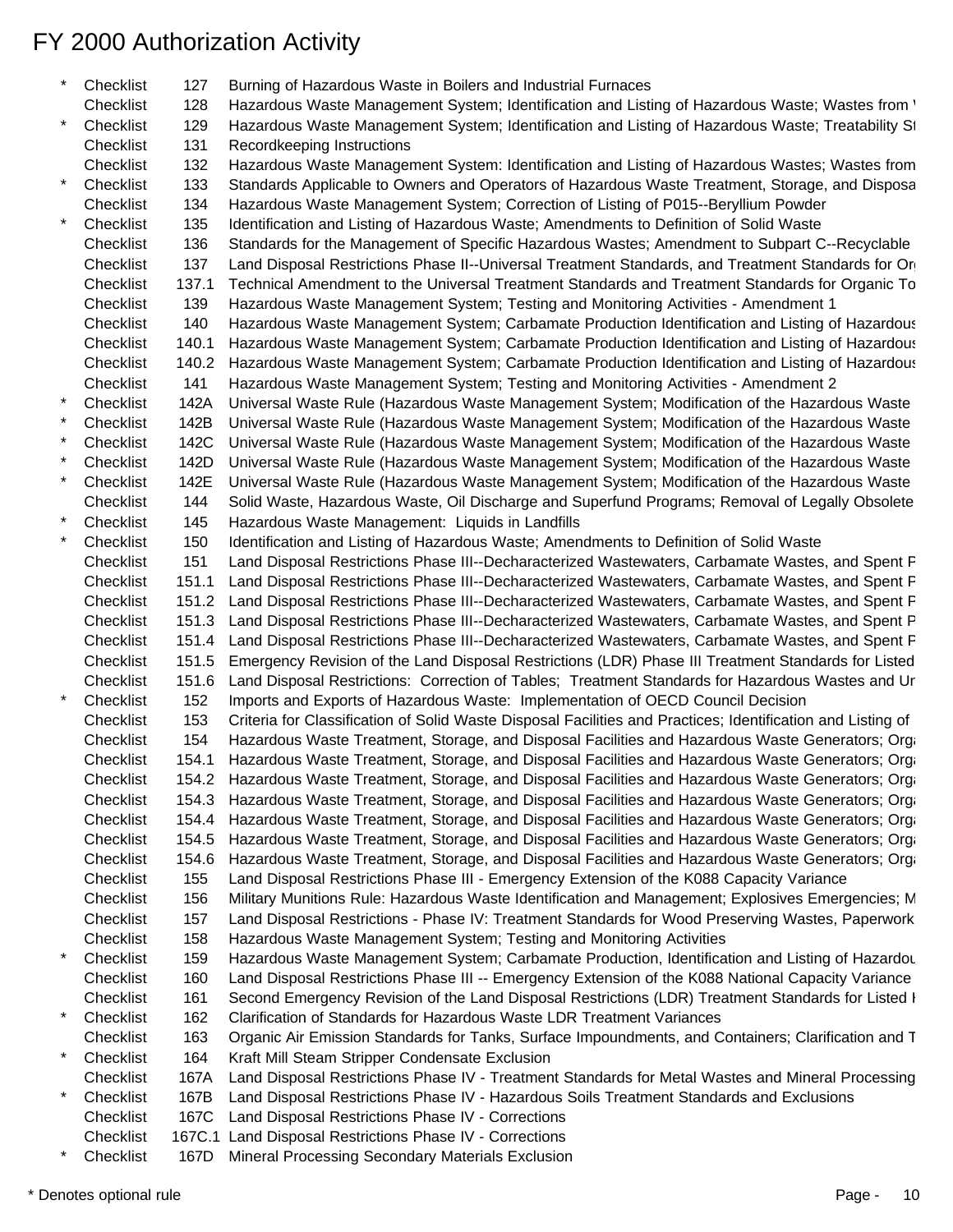|         | Checklist | 167E  | <b>Bevill Exclusion Revisions and Clarification</b>                                                     |
|---------|-----------|-------|---------------------------------------------------------------------------------------------------------|
| $\ast$  | Checklist | 167F  | Exclusion of Recycled Wood Preserving Wastewaters                                                       |
| $\star$ | Checklist | 168   | Hazardous Waste Combustors Revised Standards                                                            |
|         | Checklist | 169   | <b>Petroleum Refining Process</b>                                                                       |
|         | Checklist | 169.1 | Petroleum Refining Waste Process                                                                        |
| $\star$ | Checklist | 170   | Land Disposal Restrictions - Phase IV                                                                   |
|         | Checklist | 171   | <b>Emergency Revisions of LDR Treatment Standards</b>                                                   |
| $\star$ | Checklist | 172   | <b>Emergency Revisions of LDR Treatment Standards</b>                                                   |
|         | Checklist | 173   | Land Disposal Restrictions Treatment Standards (Spent Potliners)                                        |
| $\star$ | Checklist | 174   | Standards Applicable to Owners and Operators of Closed/Closing Facilities                               |
| $\star$ | Checklist | 175   | Hazardous Remediation Waste Management Requirements (HWIR-Media)                                        |
| $\ast$  | Checklist | 176   | Universal Waste Rule; Technical Amendment                                                               |
|         | Checklist | 177   | <b>Organic Air Emission Standards</b>                                                                   |
| $\star$ | Checklist | 178   | <b>Petroleum Refining Process Wastes</b>                                                                |
|         | Checklist | 179   | Land Disposal Restrictions Phase IV -- Technical Corrections and Clarifications to Treatment Standard   |
|         | Checklist | 180   | Test Procedures for the Analysis of Oil and Grease and Non-Polar Material                               |
|         | Checklist | 181   | Universal Waste Rule    (not optional for States already regulating HW lamps, but whose regulations are |
|         |           |       |                                                                                                         |

**Rules authorized -- 238 Required -- 173 Optional -- 65**

| State - | <b>SD</b> |       | Authorization FR citation 05-09-00<br>65FR 26,755) Authorization effective on date<br>06-08-00      |
|---------|-----------|-------|-----------------------------------------------------------------------------------------------------|
|         | Checklist | 82    | Wood Preserving Listings (HSWA/Non-HSWA)                                                            |
|         | Checklist | 92    | Wood Preserving Listing; Technical Correction (HSWA/Non-HSWA)                                       |
|         | Checklist | 94    | Burning of Hazardous Waste in Boilers and Industrial Furnaces; Corrections and Technical Amendmer   |
|         | Checklist | 95    | Land Disposal Restrictions for Electric Arc Furnace Dust (K061) (HSWA)                              |
|         | Checklist | 96    | Burning of Hazardous Waste in Boilers and Industrial Furnaces; Technical Amendments II (HSWA/Nor    |
|         | Checklist | 97    | Exports of Hazardous Waste; Technical Correction (HSWA)                                             |
|         | Checklist | 98    | Coke Ovens Administrative Stay                                                                      |
|         | Checklist | 99    | Amendments to Interim Status Standards for Downgradient Ground-Water Monitoring Well Locations and  |
|         | Checklist | 100   | Liners and Leak Detection Systems for Hazardous Waste Land Disposal Units                           |
|         | Checklist | 101   | Administrative Stay for the Requirement That Existing Drip Pads be Impermeable                      |
|         | Checklist | 102   | Second Correction to the Third Third Land Disposal Restrictions                                     |
|         | Checklist | 103   | Hazardous Debris Case-by-Case Capacity Variance                                                     |
|         | Checklist | 104   | <b>Used Oil Filter Exclusion</b>                                                                    |
|         | Checklist | 105   | Coke by-product Exclusion                                                                           |
|         | Checklist | 106   | Lead-Bearing Hazardous Materials Case-by-Case Capacity Variance                                     |
|         | Checklist | 107   | Used Oil Filter Exclusion; Technical Correction                                                     |
|         | Checklist | 109   | Land Disposal Restrictions for Newly Listed Wastes and Hazardous Debris                             |
|         | Checklist | 110   | Coke By-Product Listings                                                                            |
|         | Checklist | 111   | Burning of Hazardous Waste in Boilers and Industrial Furnaces; Technical Amendment III              |
|         | Checklist | 112   | Recycled Used Oil Management Standards                                                              |
|         | Checklist | 113   | Financial Responsibility for Third-Party Liability, Closure and Post-Closure                        |
|         | Checklist | 113.1 | Standards Applicable to Owners and Operators of Hazardous Waste Treatment, Storage, and Disposa     |
|         | Checklist | 113.2 | Liability Requirements; Technical Amendment (Non-HSWA)                                              |
|         | Checklist | 114   | Burning of Hazardous Waste in Boilers and Industrial Furnaces; Amendment IV                         |
|         | Checklist | 115   | <b>Chlorinated Toluene Production Waste Listing</b>                                                 |
|         | Checklist | 116   | Hazardous Soil Case-By-Case Capacity Variance                                                       |
|         | Checklist | 118   | Liquids in Landfills II                                                                             |
|         | Checklist | 119   | <b>Toxicity Characteristic Revision; TCLP</b>                                                       |
|         | Checklist | 119.1 | <b>Toxicity Characteristic Revision; TCLP Correction</b>                                            |
|         | Checklist | 120   | Wood Preserving; Amendments to Listings and Technical Requirements                                  |
|         | Checklist | 121   | Corrective Action Management Units and Temporary Units; Corrective Action Provisions Under Subtitle |
|         | Checklist | 122   | Recycled Used Oil Management Standards; Technical Amendments and Corrections                        |
|         |           |       |                                                                                                     |

Checklist 122.1 Recycled Used Oil Management Standards; Correction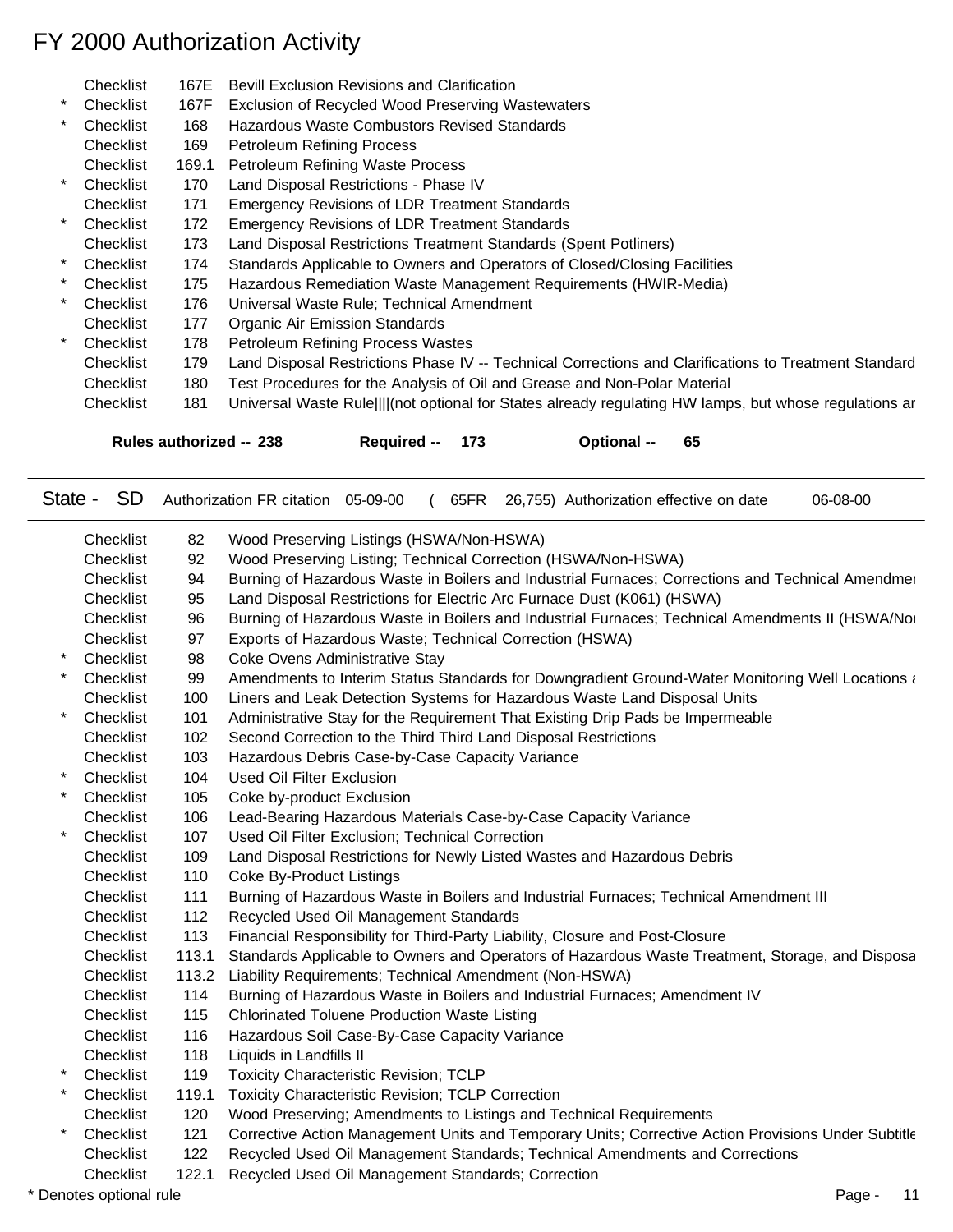| Checklist | 123   | Land Disposal Restrictions; Renewal of the Hazardous Waste Debris Case-by-Case Capacity Variance        |
|-----------|-------|---------------------------------------------------------------------------------------------------------|
| Checklist | 124   | Land Disposal Restrictions for Ignitable and Corrosive Characteristic Wastes Whose Treatment Standa     |
| Checklist | 125   | Requirements for Preparation, Adoption, and Submittal of Implementation Plans                           |
| Checklist | 126   | <b>Testing and Monitoring Activities</b>                                                                |
| Checklist | 126.1 | Hazardous Waste Management System; Testing and Monitoring Activities, Land Disposal Restrictions        |
| Checklist | 127   | Burning of Hazardous Waste in Boilers and Industrial Furnaces                                           |
| Checklist | 128   | Hazardous Waste Management System; Identification and Listing of Hazardous Waste; Wastes from '         |
| Checklist | 129   | Hazardous Waste Management System; Identification and Listing of Hazardous Waste; Treatability St       |
| Checklist | 130   | Hazardous Waste Identification and Listing of Hazardous Waste; Recycled Used Oil Management Star        |
| Checklist | 131   | Recordkeeping Instructions                                                                              |
| Checklist | 132   | Hazardous Waste Management System: Identification and Listing of Hazardous Wastes; Wastes from          |
| Checklist | 133   | Standards Applicable to Owners and Operators of Hazardous Waste Treatment, Storage, and Disposa         |
| Checklist | 134   | Hazardous Waste Management System; Correction of Listing of P015--Beryllium Powder                      |
| Checklist | 135   | Identification and Listing of Hazardous Waste; Amendments to Definition of Solid Waste                  |
| Checklist | 136   | Standards for the Management of Specific Hazardous Wastes; Amendment to Subpart C--Recyclable           |
| Checklist | 137   | Land Disposal Restrictions Phase II--Universal Treatment Standards, and Treatment Standards for Or      |
| Checklist | 137.1 | Technical Amendment to the Universal Treatment Standards and Treatment Standards for Organic To         |
| Checklist | 139   | Hazardous Waste Management System; Testing and Monitoring Activities - Amendment 1                      |
| Checklist | 141   | Hazardous Waste Management System; Testing and Monitoring Activities - Amendment 2                      |
| Checklist | 142A  | Universal Waste Rule (Hazardous Waste Management System; Modification of the Hazardous Waste            |
| Checklist | 142B  | Universal Waste Rule (Hazardous Waste Management System; Modification of the Hazardous Waste            |
| Checklist | 142D  | Universal Waste Rule (Hazardous Waste Management System; Modification of the Hazardous Waste            |
| Checklist | 142E  | Universal Waste Rule (Hazardous Waste Management System; Modification of the Hazardous Waste            |
| Checklist | 145   | Hazardous Waste Management: Liquids in Landfills                                                        |
| Checklist | 150   | Identification and Listing of Hazardous Waste; Amendments to Definition of Solid Waste                  |
| Checklist | 151   | Land Disposal Restrictions Phase III--Decharacterized Wastewaters, Carbamate Wastes, and Spent F        |
| Checklist | 151.1 | Land Disposal Restrictions Phase III--Decharacterized Wastewaters, Carbamate Wastes, and Spent F        |
| Checklist | 151.2 | Land Disposal Restrictions Phase III--Decharacterized Wastewaters, Carbamate Wastes, and Spent F        |
| Checklist | 151.3 | Land Disposal Restrictions Phase III--Decharacterized Wastewaters, Carbamate Wastes, and Spent P        |
| Checklist | 151.4 | Land Disposal Restrictions Phase III--Decharacterized Wastewaters, Carbamate Wastes, and Spent F        |
| Checklist | 151.5 | Emergency Revision of the Land Disposal Restrictions (LDR) Phase III Treatment Standards for Listed     |
| Checklist |       | 151.6 Land Disposal Restrictions: Correction of Tables; Treatment Standards for Hazardous Wastes and Ur |
|           |       |                                                                                                         |

**Rules authorized -- 65 Required -- 46 Optional -- 19**

State - TN Authorization FR citation 09-22-00 ( 65FR 57,307) Authorization effective on date 11-21-00

| Checklist | 153   | Criteria for Classification of Solid Waste Disposal Facilities and Practices; Identification and Listing of |
|-----------|-------|-------------------------------------------------------------------------------------------------------------|
| Checklist | 154.  | Hazardous Waste Treatment, Storage, and Disposal Facilities and Hazardous Waste Generators; Orga            |
| Checklist |       | 154.1 Hazardous Waste Treatment, Storage, and Disposal Facilities and Hazardous Waste Generators; Orga      |
| Checklist |       | 154.2 Hazardous Waste Treatment, Storage, and Disposal Facilities and Hazardous Waste Generators; Orga      |
| Checklist |       | 154.3 Hazardous Waste Treatment, Storage, and Disposal Facilities and Hazardous Waste Generators; Organ     |
| Checklist |       | 154.4 Hazardous Waste Treatment, Storage, and Disposal Facilities and Hazardous Waste Generators; Orga      |
| Checklist |       | 154.5 Hazardous Waste Treatment, Storage, and Disposal Facilities and Hazardous Waste Generators; Orga      |
| Checklist |       | 154.6 Hazardous Waste Treatment, Storage, and Disposal Facilities and Hazardous Waste Generators; Organ     |
| Checklist | 155   | Land Disposal Restrictions Phase III - Emergency Extension of the K088 Capacity Variance                    |
| Checklist | 156 - | Military Munitions Rule: Hazardous Waste Identification and Management; Explosives Emergencies; M           |
| Checklist | 157   | Land Disposal Restrictions - Phase IV: Treatment Standards for Wood Preserving Wastes, Paperwork            |
| Checklist | 158.  | Hazardous Waste Management System; Testing and Monitoring Activities                                        |
| Checklist | 159.  | Hazardous Waste Management System; Carbamate Production, Identification and Listing of Hazardou             |

**Rules authorized -- 13 Required -- 12 Optional -- 1**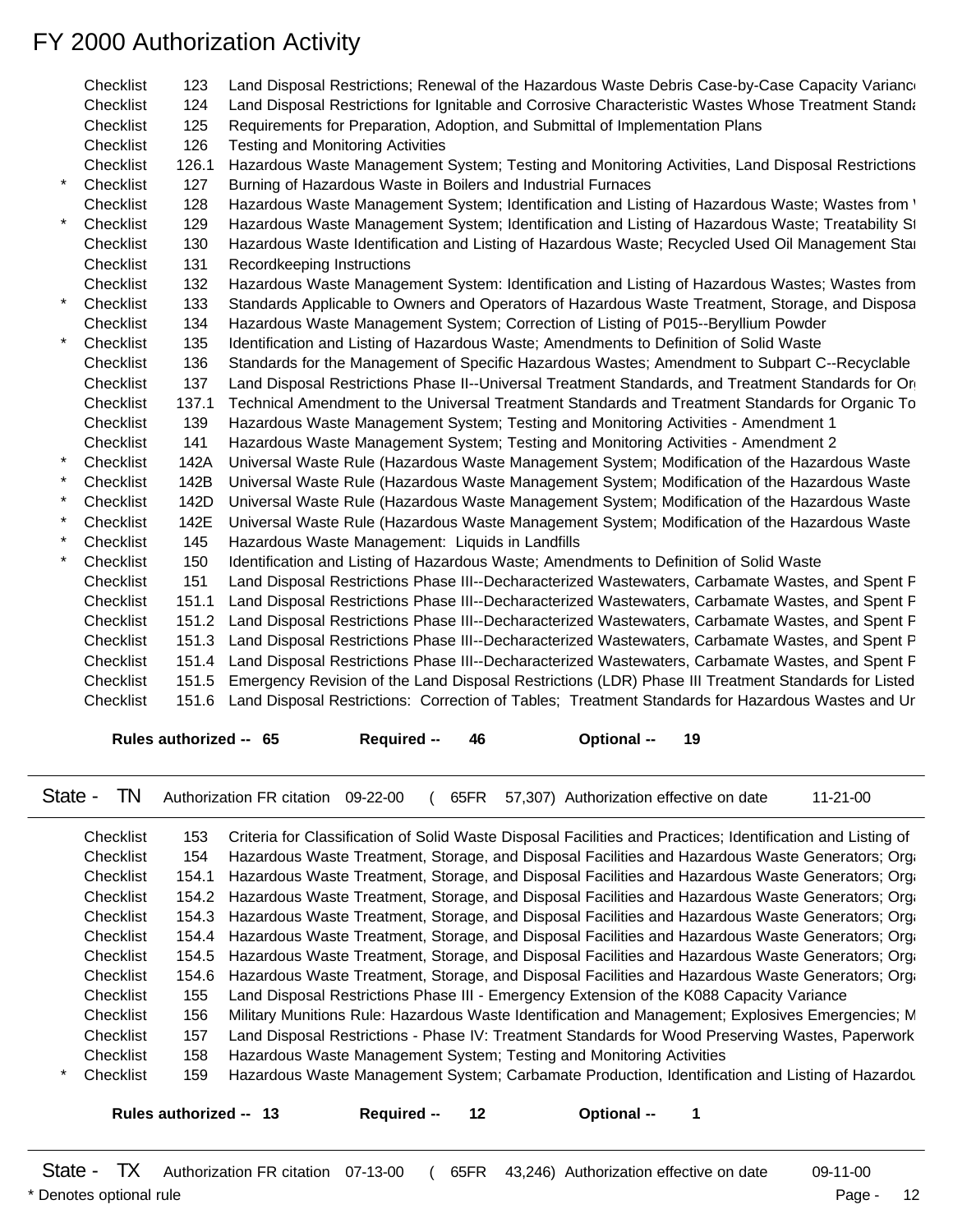| Rules authorized -- 4 |     | <b>Required --</b>                                   | $\overline{\mathbf{2}}$ | <b>Optional --</b>                                                                     |                                                                                                  |  |
|-----------------------|-----|------------------------------------------------------|-------------------------|----------------------------------------------------------------------------------------|--------------------------------------------------------------------------------------------------|--|
| Checklist             | 151 |                                                      |                         |                                                                                        | Land Disposal Restrictions Phase III--Decharacterized Wastewaters, Carbamate Wastes, and Spent F |  |
| * Checklist           | 150 |                                                      |                         | Identification and Listing of Hazardous Waste; Amendments to Definition of Solid Waste |                                                                                                  |  |
| Checklist             | 148 | RCRA Expanded Public Participation                   |                         |                                                                                        |                                                                                                  |  |
| * Checklist           |     | 145 Hazardous Waste Management: Liquids in Landfills |                         |                                                                                        |                                                                                                  |  |

State - VA Authorization FR citation 07-31-00 ( 65FR 46,606) Authorization effective on date 09-29-00

|        | Checklist | MW              | <b>Radioactive Mixed Waste</b>                                                                       |
|--------|-----------|-----------------|------------------------------------------------------------------------------------------------------|
|        | Checklist | 1               | <b>Biennial Report</b>                                                                               |
|        | Checklist | 2               | Permit Rules; Settlement Agreement                                                                   |
|        | Checklist | 3               | Interim Status Standards; Applicability                                                              |
|        | Checklist | 4               | Chlorinated Aliphatic Hydrocarbon Listing (F024)                                                     |
|        | Checklist | 5               | National Uniform Manifest                                                                            |
| $\ast$ | Checklist | 6               | Permit Rules; Settlement Agreement                                                                   |
| $\ast$ | Checklist | 7               | Warfarin & Zinc Phosphide Listing                                                                    |
|        | Checklist | 8               | Lime-Stabilized Pickle Liquor Sludge                                                                 |
| $\ast$ | Checklist | 9               | <b>Household Waste</b>                                                                               |
|        | Checklist | 10              | Interim Status Standards; Applicability                                                              |
|        | Checklist | 11              | Corrections to Test Methods Manual                                                                   |
|        | Checklist | 12              | Satellite Accumulation                                                                               |
|        | Checklist | 13              | Definition of Solid Waste                                                                            |
|        | Checklist | 13.1            | Definition of Solid Waste (Correction 1 Included on Checklist 13)                                    |
|        | Checklist | 13.2            | Definition of Solid Waste (Correction 2 Included on Checklist 13)                                    |
|        | Checklist | 14              | Dioxin Waste Listing and Management Standards                                                        |
|        | Checklist | 15              | Interim Status Standards for Treatment, Storage, and Disposal Facilities                             |
|        | Checklist | 16              | <b>Paint Filter Test</b>                                                                             |
|        | Checklist | 17A             | HSWA Codification Rule; Small Quantity Generators                                                    |
|        | Checklist | 17 <sub>C</sub> | HSWA Codification Rule; Household Waste (Resource Recovery Facilities)                               |
|        | Checklist | 17D             | HSWA Codification Rule; Waste Minimization                                                           |
|        | Checklist | 17E             | HSWA Codification Rule; Location Standards for Salt Domes, Salt Beds, Underground Mines and Cave     |
|        | Checklist | 17F             | HSWA Codification Rule; Liquids in Landfills I                                                       |
|        | Checklist | 17G             | HSWA Codification Rule; Dust Suppression                                                             |
|        | Checklist | 17H             | <b>HSWA Codification Rule; Double Liners</b>                                                         |
|        | Checklist | 17 <sup>1</sup> | HSWA Codification Rule; Ground-Water Monitoring                                                      |
|        | Checklist | 17J             | HSWA Codification Rule; Cement Kilns                                                                 |
|        | Checklist | 17K             | HSWA Codification Rule; Fuel Labeling                                                                |
|        | Checklist | 17L             | HSWA Codification Rule; Corrective Action                                                            |
|        | Checklist | 17M             | HSWA Codification Rule; Pre-Construction Ban                                                         |
|        | Checklist | <b>17N</b>      | HSWA Codification Rule; Permit Life                                                                  |
|        | Checklist | 17O             | HSWA Codification Rule; Omnibus Provision                                                            |
|        | Checklist | 17P             | <b>HSWA Codification Rule; Interim Status</b>                                                        |
|        | Checklist | 17Q             | HSWA Codification Rule; Research and Development Permits                                             |
|        | Checklist | 17R             | HSWA Codification Rule; Hazardous Waste Exports                                                      |
|        | Checklist | 17S             | HSWA Codification Rule; Exposure Information                                                         |
|        | Checklist | 18              | Listing of TDI, TDA, and DNT Wastes                                                                  |
|        | Checklist | 19              | Burning of Waste Fuel and Used Oil Fuel in Boilers and Industrial Furnaces                           |
|        | Checklist | 19.1            | Burning of Waste Fuel and Used Oil Fuel in Boilers and Industrial Furnaces (Correction 1 Included on |
|        | Checklist | 20              | <b>Listing of Spent Solvents</b>                                                                     |
|        | Checklist | 20.1            | Listing of Spent Solvents (Correction 1 Included on Checklist 20)                                    |
|        | Checklist | 21              | Listing of EDB Waste                                                                                 |
|        | Checklist | 22              | Listing of Four Spent Solvents                                                                       |
|        | Checklist | 23              | Generators of 100 to 1000 kg Hazardous Waste                                                         |
|        |           |                 |                                                                                                      |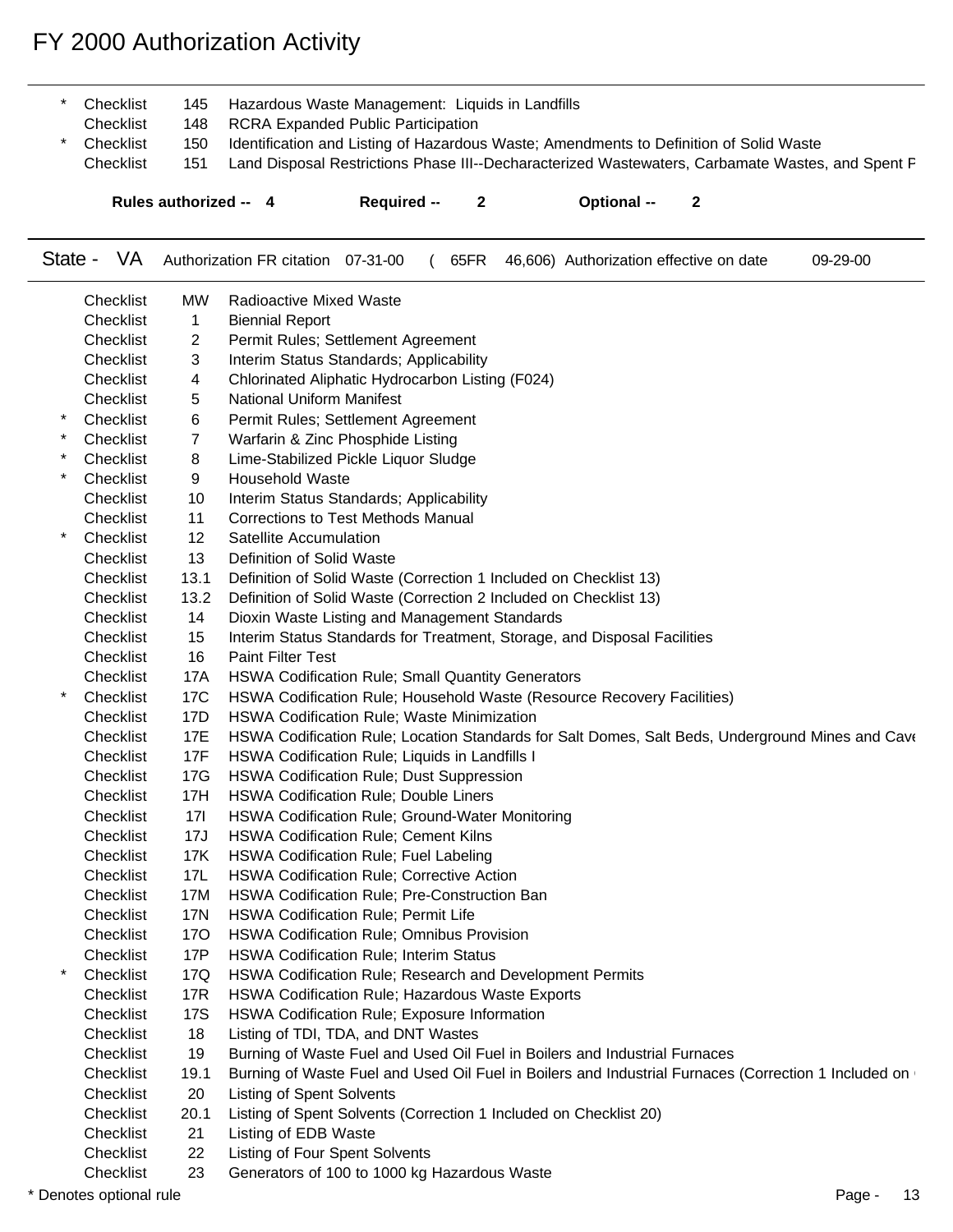|            | Checklist | 24    | Financial Responsibility; Settlement Agreement                                                          |
|------------|-----------|-------|---------------------------------------------------------------------------------------------------------|
|            | Checklist | 24.1  | Closure/Post-Closure and Financial Responsibility Requirements (Correction 1 Included on Checklist 2    |
|            | Checklist | 24A   | Financial Responsibility; Settlement Agreement (Amendment to Checklist 24's Optional Designation of     |
|            | Checklist | 25    | Codification Rule; Technical Correction (Paint Filter Test)                                             |
| $^{\star}$ | Checklist | 26    | Listing of Spent Pickle Liquor (K062)                                                                   |
|            | Checklist | 26.1  | Listing of Spent Pickle Liquor (K062) (Correction 1 Included on Checklist 26)                           |
|            | Checklist | 26.2  | Listing of Spent Pickle Liquor (K062), (Correction 2)                                                   |
|            | Checklist | 27    | Liability Coverage; Corporate Guarantee                                                                 |
|            | Checklist | 28H   | Standards for Hazardous Waste Storage and Treatment Tank Systems (HSWA Provisions)                      |
|            | Checklist | 28H.1 | Standards for Hazardous Waste Storage and Treatment Tank Systems (Correction 1 Included on Che          |
|            | Checklist | 28N   | Standards for Hazardous Waste Storage and Treatment Tank Systems (Non-HSWA Provisions)                  |
|            | Checklist | 28N.1 | Standards for Hazardous Waste Storage and Treatment Tank Systems (Correction 1 Included on Cher         |
|            | Checklist | 29    | Correction to Listing of Commercial Chemical Products and Appendix VIII Constituents                    |
|            | Checklist | 30    | Biennial Report; Correction (Waste Minimization, Technical Correction to Checklist 17D)                 |
|            | Checklist | 31    | Exports of Hazardous Waste                                                                              |
|            | Checklist | 32    | Standards for Generators; Waste Minimization Certifications                                             |
|            | Checklist | 33    | Listing of EBDC                                                                                         |
|            | Checklist | 34    | Land Disposal Restrictions (Solvents and Dioxins)                                                       |
|            | Checklist | 34.1  | Land Disposal Restrictions (Solvents and Dioxins, Correction 1 Included on Checklist 34)                |
|            | Checklist |       |                                                                                                         |
|            |           | 35    | Revised Manual SW-846; Amended Incorporation by Reference                                               |
|            | Checklist | 36    | Closure/Post-closure Care for Interim Status Surface Impoundments                                       |
|            | Checklist | 37    | Definition of Solid Waste; Technical Corrections (Technical Correction to Checklist 13)                 |
|            | Checklist | 38    | Amendments to Part B Information Requirements for Land Disposal Facilities                              |
|            | Checklist | 38.1  | Development of Corrective Action Programs After Permitting Hazardous Waste Land Disposal Facilitie:     |
|            | Checklist | 39    | California List Waste Land Disposal Restrictions                                                        |
|            | Checklist | 39.1  | California List Waste Land Disposal Restrictions (Correction 1)                                         |
|            | Checklist | 40    | List (Phase I) of Hazardous Constituents for Ground-Water Monitoring                                    |
|            | Checklist | 41    | Identification and Listing of Hazardous Waste (Container/Inner Liner Correction)                        |
|            | Checklist | 42    | Exception Reporting for Small Quantity Generators of Hazardous Waste                                    |
|            | Checklist | 43    | Liability Requirements for Hazardous Waste Facilities; Corporate Guarantee                              |
|            | Checklist | 44A   | HSWA Codification Rule 2; Permit Application Requirements Regarding Corrective Action                   |
|            | Checklist | 44B   | HSWA Codification Rule 2; Corrective Action Beyond Facility Boundary                                    |
|            | Checklist | 44C   | HSWA Codification Rule 2; Corrective Action for Injection Wells                                         |
|            | Checklist | 44D   | HSWA Codification Rule 2; Permit Modification                                                           |
|            | Checklist | 44E   | HSWA Codification Rule 2; Permit as a Shield Provision                                                  |
|            | Checklist | 44F   | HSWA Codification Rule 2; Permit Conditions to Protect Human Health and the Environment                 |
|            | Checklist | 44G   | HSWA Codification Rule 2; Post-Closure Permits                                                          |
|            | Checklist | 45    | Hazardous Waste Miscellaneous Units                                                                     |
|            | Checklist | 46    | Technical Correction; Identification and Listing of Hazardous Waste (Technical Correction to Checklist  |
|            | Checklist | 47    | Technical Correction to Checklist 23, Small Quantity Generators                                         |
|            | Checklist | 48    | Farmer Exemptions; Technical Corrections                                                                |
|            | Checklist | 49    | Identification and Listing of Hazardous Waste; Treatability Studies Sample Exemption                    |
|            | Checklist | 50    | Land Disposal Restrictions for First Third Scheduled Wastes                                             |
|            | Checklist | 50.1  | Land Disposal Restrictions (Correction 1 Included on Checklist 50)                                      |
|            | Checklist | 52H   | Hazardous Waste Management System; Standards for Hazardous Waste Storage and Treatment Tan              |
|            | Checklist | 52N   | Hazardous Waste Management System; Standards for Hazardous Waste Storage and Treatment Tan              |
|            | Checklist | 53    | Identification and Listing of Hazardous Waste; and Designation, Reportable Quantities, and Notification |
|            |           |       |                                                                                                         |
|            | Checklist | 54    | Permit Modifications for Hazardous Waste Management Facilities                                          |
|            | Checklist | 54.1  | Permit Modifications for Hazardous Waste Management Facilities (Correction 1 Included on Checklist      |
|            | Checklist | 55    | Statistical Methods for Evaluating Ground-Water Monitoring Data from Hazardous Waste Facilities         |
| *          | Checklist | 56    | Identification and Listing of Hazardous Waste; Removal of Iron Dextran from the List of Hazardous Was   |
|            | Checklist | 57    | Identification and Listing of Hazardous Waste; Removal of Strontium Sulfide from the List of Hazardous  |
|            | Checklist | 58    | Standards for Generators of Hazardous Waste; Manifest Renewal                                           |
|            | Checklist | 59    | Hazardous Waste Miscellaneous Units; Standards Applicable to Owners and Operators (Clarification c      |
|            | Checklist | 60    | Amendment to Requirements for Hazardous Waste Incinerator Permits                                       |

\* Denotes optional rule Page - 14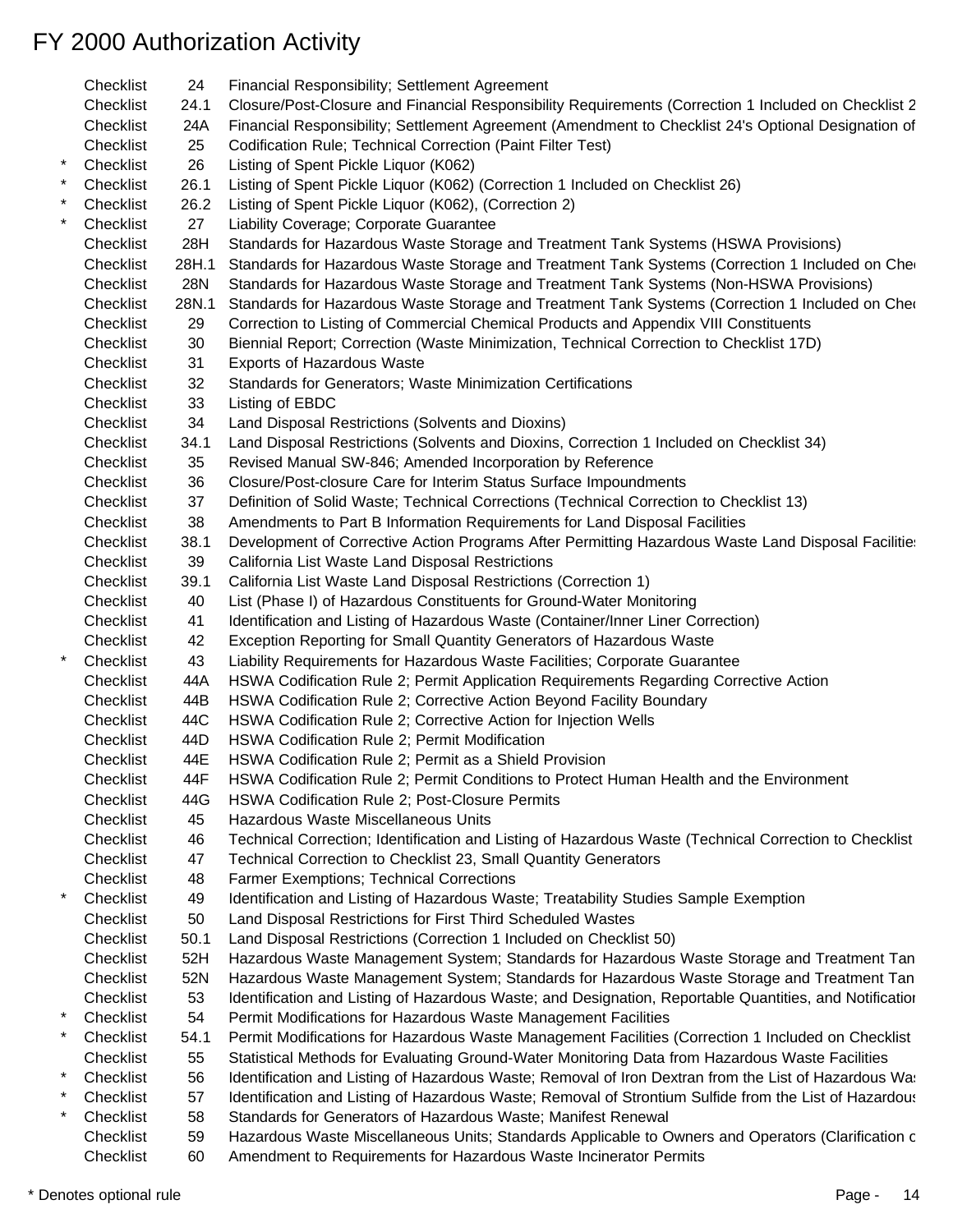|            | Checklist | 61   | Changes to Interim Status Facilities for Hazardous Waste Management Permits; Procedures for Post-      |
|------------|-----------|------|--------------------------------------------------------------------------------------------------------|
|            | Checklist | 62   | Land Disposal Restriction Amendments to First Third Scheduled Wastes (Technical Correction to Che      |
|            | Checklist | 63   | Land Disposal Restrictions for Second Third Scheduled Wastes                                           |
| $\star$    | Checklist | 64   | Delay of Closure Period for Hazardous Waste Management Facilities                                      |
|            | Checklist | 65   | Mining Waste Exclusion I                                                                               |
|            | Checklist | 66   | Land Disposal Restrictions; Correction to the First Third Scheduled Wastes (Correction to Checklist 5( |
|            | Checklist | 66.1 | Land Disposal Restrictions; Correction to the First Third Scheduled Wastes (Correction 1 Included on   |
|            | Checklist | 67   | Testing and Monitoring Activities                                                                      |
|            | Checklist | 68   | Reportable Quantity Adjustment Methyl Bromide Production Wastes                                        |
|            | Checklist | 69   | Reportable Quantity Adjustment (F024 & F025)                                                           |
|            | Checklist | 70   | Changes to Part 124 Not Accounted for by Present Checklists                                            |
|            | Checklist | 71   | Mining Waste Exclusion II                                                                              |
| $^{\star}$ | Checklist | 72   | Modifications of F019 Listing                                                                          |
|            | Checklist | 73   | Testing and Monitoring Activities; (Technical Correction to Checklist 67)                              |
|            | Checklist | 74   | <b>Toxicity Characteristics Revisions</b>                                                              |
|            | Checklist | 74.1 | Toxicity Characteristics Revisions (Correction 1)                                                      |
|            | Checklist | 75   | Listing of 1,1-Dimethylhydrazine Production Wastes                                                     |
| $\star$    | Checklist | 76   | Criteria for Listing Toxic Wastes; Technical Amendment                                                 |
|            | Checklist | 77   | HSWA Codification Rule: Double Liners; Correction (Correction to Checklist 17H)                        |
|            | Checklist | 78H  | Land Disposal Restrictions for Third Third Scheduled Wastes (HSWA Provisions)                          |
|            | Checklist | 78N  | Land Disposal Restrictions for Third Third Scheduled Wastes (Non-HSWA Provisions)                      |
|            | Checklist | 79   | Organic Air Emission Standards for Process Vents and Equipment Leaks                                   |
|            | Checklist | 80   | Toxicity Characteristic; Hydrocarbon Recovery Operations (HSWA)                                        |
|            | Checklist | 80.1 | Toxicity Characteristic; Hydrocarbon Recovery Operations (Correction 1 Included on Checklist 80) (HS   |
|            | Checklist | 80.2 | Toxicity Characteristic; Hydrocarbon Recovery Operations (Correction 2 Included on Checklist 80) (HS   |
|            | Checklist | 81   | Petroleum Refinery Primary and Secondary Oil/Water/Solids Separation Sludge Listings (F037 and FC      |
|            | Checklist | 81.1 | Petroleum Refinery Primary and Secondary Oil/Water/Solids Separation Sludge Listings (F037 and F0      |
|            | Checklist | 82   | Wood Preserving Listings (HSWA/Non-HSWA)                                                               |
|            | Checklist | 83   | Land Disposal Restrictions for Third Third Scheduled Wastes; Technical Amendment (HSWA)                |
| $\star$    | Checklist | 84   | Toxicity Characteristic; Chlorofluorocarbon Refrigerants (HSWA)                                        |
|            | Checklist | 85   | Burning of Hazardous Waste in Boilers and Industrial Furnaces (HSWA/Non-HSWA)                          |
|            | Checklist | 86   | Removal of Strontium Sulfide From the List of Hazardous Waste; Technical Amendment (Non-HSWA)          |
|            | Checklist | 87   | Organic Air Emission Standards for Process Vents and Equipment Leaks; Technical Amendment (HS          |
| *          | Checklist | 88   | Administrative Stay for K069 Listing (Non-HSWA)                                                        |
|            | Checklist | 89   | Revision to F037 and F038 Listings (HSWA)                                                              |
|            | Checklist |      | Mining Exclusion III (Non-HSWA)                                                                        |
|            | Checklist | 90   | Wood Preserving Listing; Technical Correction (HSWA/Non-HSWA)                                          |
|            | Checklist | 92   |                                                                                                        |
|            | Checklist | 94   | Burning of Hazardous Waste in Boilers and Industrial Furnaces; Corrections and Technical Amendmer      |
|            |           | 95   | Land Disposal Restrictions for Electric Arc Furnace Dust (K061) (HSWA)                                 |
|            | Checklist | 96   | Burning of Hazardous Waste in Boilers and Industrial Furnaces; Technical Amendments II (HSWA/Nor       |
| *          | Checklist | 97   | Exports of Hazardous Waste; Technical Correction (HSWA)                                                |
|            | Checklist | 98   | Coke Ovens Administrative Stay                                                                         |
|            | Checklist | 99   | Amendments to Interim Status Standards for Downgradient Ground-Water Monitoring Well Locations and     |
|            | Checklist | 100  | Liners and Leak Detection Systems for Hazardous Waste Land Disposal Units                              |
|            | Checklist | 102  | Second Correction to the Third Third Land Disposal Restrictions                                        |
|            | Checklist | 103  | Hazardous Debris Case-by-Case Capacity Variance                                                        |
| *          | Checklist | 104  | <b>Used Oil Filter Exclusion</b>                                                                       |
| *          | Checklist | 105  | Coke by-product Exclusion                                                                              |
|            | Checklist | 106  | Lead-Bearing Hazardous Materials Case-by-Case Capacity Variance                                        |
| *          | Checklist | 107  | Used Oil Filter Exclusion; Technical Correction                                                        |
|            | Checklist | 108  | Toxicity Characteristics Revision; Technical Corrections                                               |
|            | Checklist | 109  | Land Disposal Restrictions for Newly Listed Wastes and Hazardous Debris                                |
|            | Checklist | 110  | <b>Coke By-Product Listings</b>                                                                        |
|            | Checklist | 111  | Burning of Hazardous Waste in Boilers and Industrial Furnaces; Technical Amendment III                 |
|            |           |      |                                                                                                        |

Checklist 113 Financial Responsibility for Third-Party Liability, Closure and Post-Closure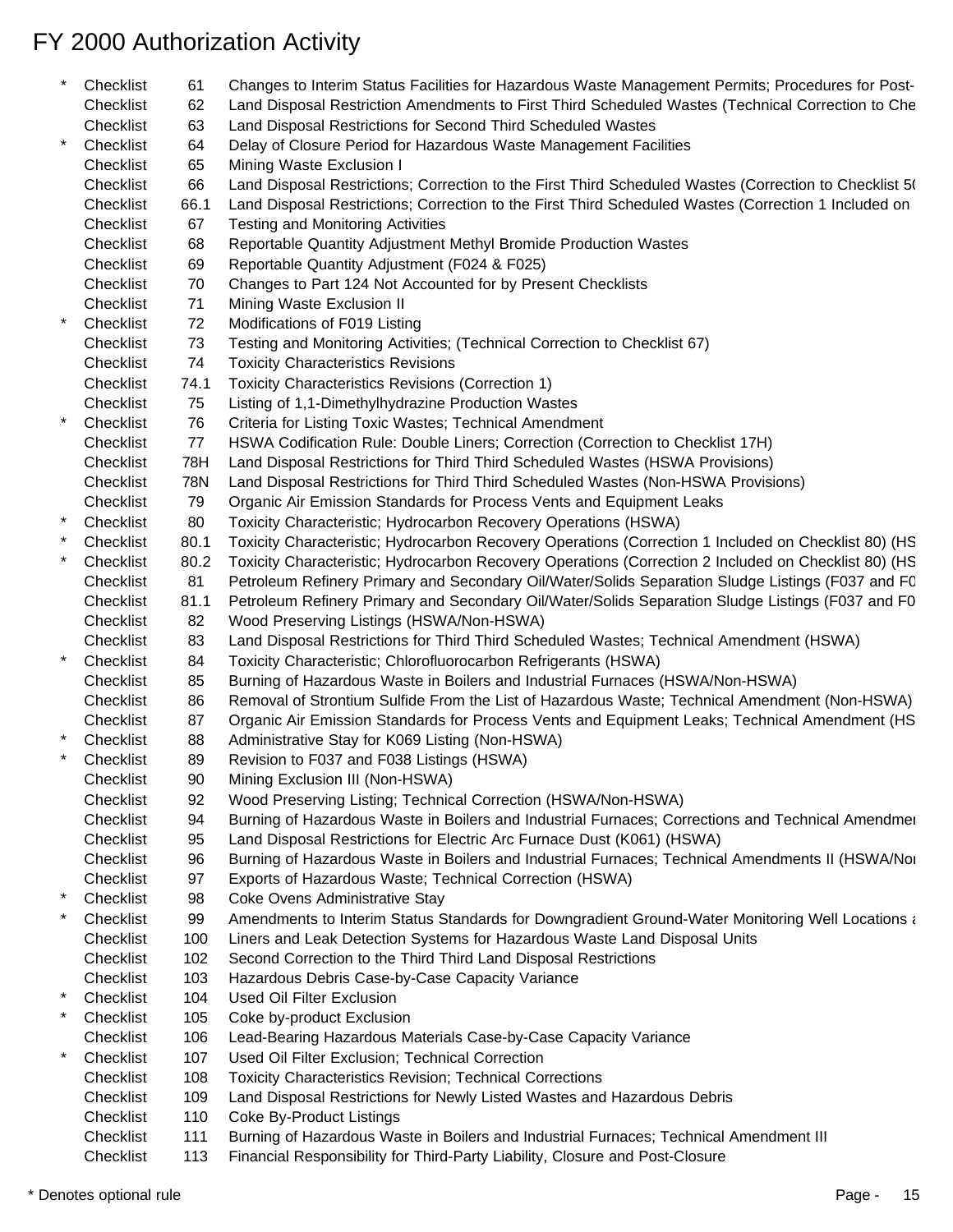|         | Checklist | 113.1                   | Standards Applicable to Owners and Operators of Hazardous Waste Treatment, Storage, and Disposa         |
|---------|-----------|-------------------------|---------------------------------------------------------------------------------------------------------|
|         | Checklist |                         | 113.2 Liability Requirements; Technical Amendment (Non-HSWA)                                            |
|         | Checklist | 114                     | Burning of Hazardous Waste in Boilers and Industrial Furnaces; Amendment IV                             |
|         | Checklist | 115                     | <b>Chlorinated Toluene Production Waste Listing</b>                                                     |
|         | Checklist | 116                     | Hazardous Soil Case-By-Case Capacity Variance                                                           |
|         | Checklist | 117A                    | "Mixture" and "Derived-From" Rules; Response to Court Remand                                            |
|         | Checklist | 117A.1                  | "Mixture" and "Derived-From" Rules; Technical Correction                                                |
|         | Checklist |                         | 117A.2 "Mixture" and "Derived-From" Rules; Final Rule                                                   |
|         | Checklist | 117B                    | <b>Toxicity Characteristic Revision</b>                                                                 |
|         | Checklist | 118                     | Liquids in Landfills II                                                                                 |
|         | Checklist | 119                     | <b>Toxicity Characteristic Revision; TCLP</b>                                                           |
|         | Checklist | 119.1                   | <b>Toxicity Characteristic Revision; TCLP Correction</b>                                                |
|         | Checklist | 120                     | Wood Preserving; Amendments to Listings and Technical Requirements                                      |
|         | Checklist | 121                     | Corrective Action Management Units and Temporary Units; Corrective Action Provisions Under Subtitle     |
|         | Checklist | 123                     | Land Disposal Restrictions; Renewal of the Hazardous Waste Debris Case-by-Case Capacity Variance        |
|         | Checklist | 124                     | Land Disposal Restrictions for Ignitable and Corrosive Characteristic Wastes Whose Treatment Standa     |
|         | Checklist | 125                     | Requirements for Preparation, Adoption, and Submittal of Implementation Plans                           |
|         | Checklist | 126                     | <b>Testing and Monitoring Activities</b>                                                                |
|         | Checklist | 126.1                   | Hazardous Waste Management System; Testing and Monitoring Activities, Land Disposal Restrictions        |
|         | Checklist | 127                     | Burning of Hazardous Waste in Boilers and Industrial Furnaces                                           |
|         | Checklist | 128                     | Hazardous Waste Management System; Identification and Listing of Hazardous Waste; Wastes from '         |
|         | Checklist | 129                     | Hazardous Waste Management System; Identification and Listing of Hazardous Waste; Treatability St       |
|         | Checklist | 131                     | Recordkeeping Instructions                                                                              |
|         | Checklist | 132                     | Hazardous Waste Management System: Identification and Listing of Hazardous Wastes; Wastes from          |
|         | Checklist | 133                     | Standards Applicable to Owners and Operators of Hazardous Waste Treatment, Storage, and Disposa         |
|         | Checklist | 134                     | Hazardous Waste Management System; Correction of Listing of P015--Beryllium Powder                      |
|         | Checklist | 135                     | Identification and Listing of Hazardous Waste; Amendments to Definition of Solid Waste                  |
|         | Checklist | 136                     | Standards for the Management of Specific Hazardous Wastes; Amendment to Subpart C--Recyclable           |
|         | Checklist | 137                     | Land Disposal Restrictions Phase II--Universal Treatment Standards, and Treatment Standards for Or      |
|         | Checklist | 142A                    | Universal Waste Rule (Hazardous Waste Management System; Modification of the Hazardous Waste            |
|         | Checklist | 142B                    | Universal Waste Rule (Hazardous Waste Management System; Modification of the Hazardous Waste            |
|         | Checklist | 142C                    | Universal Waste Rule (Hazardous Waste Management System; Modification of the Hazardous Waste            |
|         | Checklist | 142D                    | Universal Waste Rule (Hazardous Waste Management System; Modification of the Hazardous Waste            |
|         | Checklist | 142E                    | Universal Waste Rule (Hazardous Waste Management System; Modification of the Hazardous Waste            |
|         |           | Rules authorized -- 189 | Required - 141<br>Optional -- 48                                                                        |
|         |           |                         |                                                                                                         |
| State - | VT        |                         | Authorization FR citation 10-18-99<br>11-23-99<br>64FR<br>56,174) Authorization effective on date       |
|         |           |                         |                                                                                                         |
|         | Checklist | 137                     | Land Disposal Restrictions Phase II--Universal Treatment Standards, and Treatment Standards for Or      |
|         | Checklist |                         | 137.1 Technical Amendment to the Universal Treatment Standards and Treatment Standards for Organic To   |
|         |           |                         |                                                                                                         |
|         |           | Rules authorized -- 2   | Required --<br>2<br><b>Optional --</b><br>0                                                             |
|         |           |                         |                                                                                                         |
|         |           |                         |                                                                                                         |
| State - |           |                         | WA Authorization FR citation 10-12-99<br>$01 - 11 - 00$<br>64FR 55,142) Authorization effective on date |
|         | Checklist | 14                      | Dioxin Waste Listing and Management Standards                                                           |
|         | Checklist | 17C                     | HSWA Codification Rule; Household Waste (Resource Recovery Facilities)                                  |
|         | Checklist | 17E                     | HSWA Codification Rule; Location Standards for Salt Domes, Salt Beds, Underground Mines and Cave        |
|         | Checklist | 17F                     | HSWA Codification Rule; Liquids in Landfills I                                                          |
|         |           | 17G                     |                                                                                                         |
|         | Checklist |                         | <b>HSWA Codification Rule; Dust Suppression</b>                                                         |
|         | Checklist | 17H                     | <b>HSWA Codification Rule; Double Liners</b>                                                            |
|         | Checklist | 17I                     | HSWA Codification Rule; Ground-Water Monitoring                                                         |

Checklist 17M HSWA Codification Rule; Pre-Construction Ban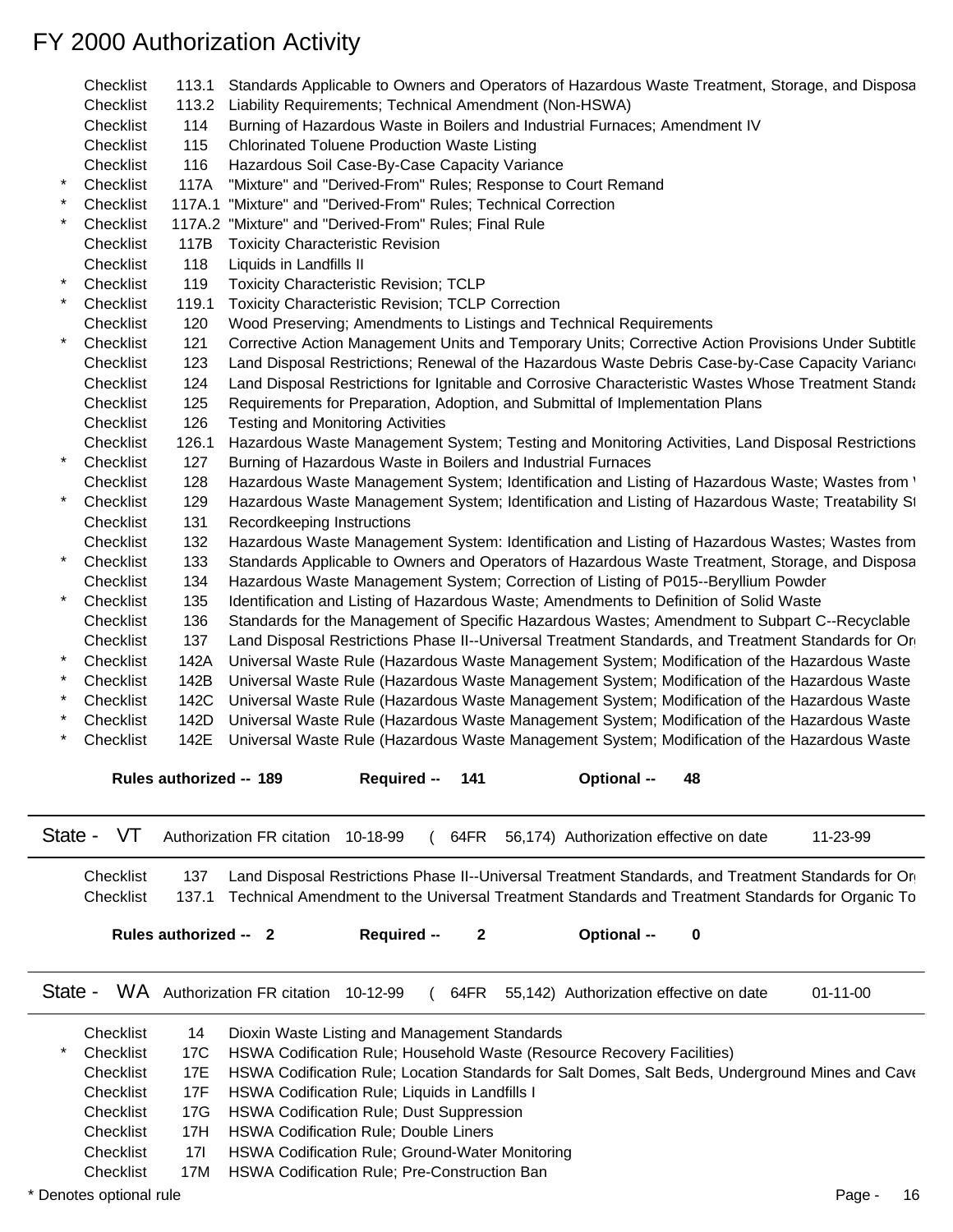|         | Checklist | 17N        | <b>HSWA Codification Rule; Permit Life</b>                                                             |
|---------|-----------|------------|--------------------------------------------------------------------------------------------------------|
|         | Checklist | <b>170</b> | HSWA Codification Rule; Omnibus Provision                                                              |
|         | Checklist | 21         | Listing of EDB Waste                                                                                   |
|         | Checklist | 22         | Listing of Four Spent Solvents                                                                         |
|         | Checklist | 31         | <b>Exports of Hazardous Waste</b>                                                                      |
|         | Checklist | 32         | Standards for Generators; Waste Minimization Certifications                                            |
|         | Checklist | 34         | Land Disposal Restrictions (Solvents and Dioxins)                                                      |
|         | Checklist | 39         | California List Waste Land Disposal Restrictions                                                       |
|         | Checklist | 42         | Exception Reporting for Small Quantity Generators of Hazardous Waste                                   |
|         | Checklist | 44C        | HSWA Codification Rule 2; Corrective Action for Injection Wells                                        |
|         | Checklist | 44D        | HSWA Codification Rule 2; Permit Modification                                                          |
|         | Checklist | 44E        | HSWA Codification Rule 2; Permit as a Shield Provision                                                 |
|         | Checklist | 44F        | HSWA Codification Rule 2; Permit Conditions to Protect Human Health and the Environment                |
|         | Checklist | 44G        |                                                                                                        |
|         |           |            | HSWA Codification Rule 2; Post-Closure Permits                                                         |
| $^\ast$ | Checklist | 47         | Technical Correction to Checklist 23, Small Quantity Generators                                        |
|         | Checklist | 49         | Identification and Listing of Hazardous Waste; Treatability Studies Sample Exemption                   |
|         | Checklist | 56         | Identification and Listing of Hazardous Waste; Removal of Iron Dextran from the List of Hazardous Was  |
|         | Checklist | 57         | Identification and Listing of Hazardous Waste; Removal of Strontium Sulfide from the List of Hazardous |
|         | Checklist | 58         | Standards for Generators of Hazardous Waste; Manifest Renewal                                          |
|         | Checklist | 60         | Amendment to Requirements for Hazardous Waste Incinerator Permits                                      |
|         | Checklist | 62         | Land Disposal Restriction Amendments to First Third Scheduled Wastes (Technical Correction to Che      |
|         | Checklist | 63         | Land Disposal Restrictions for Second Third Scheduled Wastes                                           |
|         | Checklist | 64         | Delay of Closure Period for Hazardous Waste Management Facilities                                      |
|         | Checklist | 66         | Land Disposal Restrictions; Correction to the First Third Scheduled Wastes (Correction to Checklist 5( |
|         | Checklist | 67         | <b>Testing and Monitoring Activities</b>                                                               |
|         | Checklist | 68         | Reportable Quantity Adjustment Methyl Bromide Production Wastes                                        |
|         | Checklist | 69         | Reportable Quantity Adjustment (F024 & F025)                                                           |
|         | Checklist | 70         | Changes to Part 124 Not Accounted for by Present Checklists                                            |
|         | Checklist | 71         | Mining Waste Exclusion II                                                                              |
|         | Checklist | 72         | Modifications of F019 Listing                                                                          |
|         | Checklist | 73         | Testing and Monitoring Activities; (Technical Correction to Checklist 67)                              |
|         | Checklist | 75         | Listing of 1,1-Dimethylhydrazine Production Wastes                                                     |
|         | Checklist | 77         | HSWA Codification Rule: Double Liners; Correction (Correction to Checklist 17H)                        |
|         | Checklist | 78H        | Land Disposal Restrictions for Third Third Scheduled Wastes (HSWA Provisions)                          |
|         | Checklist | 78N        | Land Disposal Restrictions for Third Third Scheduled Wastes (Non-HSWA Provisions)                      |
|         | Checklist | 79         | Organic Air Emission Standards for Process Vents and Equipment Leaks                                   |
|         | Checklist | 81         | Petroleum Refinery Primary and Secondary Oil/Water/Solids Separation Sludge Listings (F037 and FC      |
|         | Checklist | 81.1       | Petroleum Refinery Primary and Secondary Oil/Water/Solids Separation Sludge Listings (F037 and F0      |
|         | Checklist | 82         | Wood Preserving Listings (HSWA/Non-HSWA)                                                               |
|         | Checklist | 83         | Land Disposal Restrictions for Third Third Scheduled Wastes; Technical Amendment (HSWA)                |
| *       | Checklist | 84         | Toxicity Characteristic; Chlorofluorocarbon Refrigerants (HSWA)                                        |
|         | Checklist | 86         | Removal of Strontium Sulfide From the List of Hazardous Waste; Technical Amendment (Non-HSWA)          |
|         | Checklist | 87         | Organic Air Emission Standards for Process Vents and Equipment Leaks; Technical Amendment (HS          |
|         | Checklist | 89         | Revision to F037 and F038 Listings (HSWA)                                                              |
|         | Checklist | 91         | Administrative Stay for F032, F034, and F035 Listings (HSWA/Non-HSWA)                                  |
|         | Checklist | 92         | Wood Preserving Listing; Technical Correction (HSWA/Non-HSWA)                                          |
|         | Checklist | 95         | Land Disposal Restrictions for Electric Arc Furnace Dust (K061) (HSWA)                                 |
|         | Checklist | 97         | Exports of Hazardous Waste; Technical Correction (HSWA)                                                |
| *       | Checklist | 99         | Amendments to Interim Status Standards for Downgradient Ground-Water Monitoring Well Locations and     |
|         | Checklist | 100        | Liners and Leak Detection Systems for Hazardous Waste Land Disposal Units                              |
| *       | Checklist | 101        | Administrative Stay for the Requirement That Existing Drip Pads be Impermeable                         |
|         | Checklist | 102        | Second Correction to the Third Third Land Disposal Restrictions                                        |
|         | Checklist | 103        | Hazardous Debris Case-by-Case Capacity Variance                                                        |
|         | Checklist | 106        | Lead-Bearing Hazardous Materials Case-by-Case Capacity Variance                                        |
|         | Checklist | 109        | Land Disposal Restrictions for Newly Listed Wastes and Hazardous Debris                                |
|         |           |            |                                                                                                        |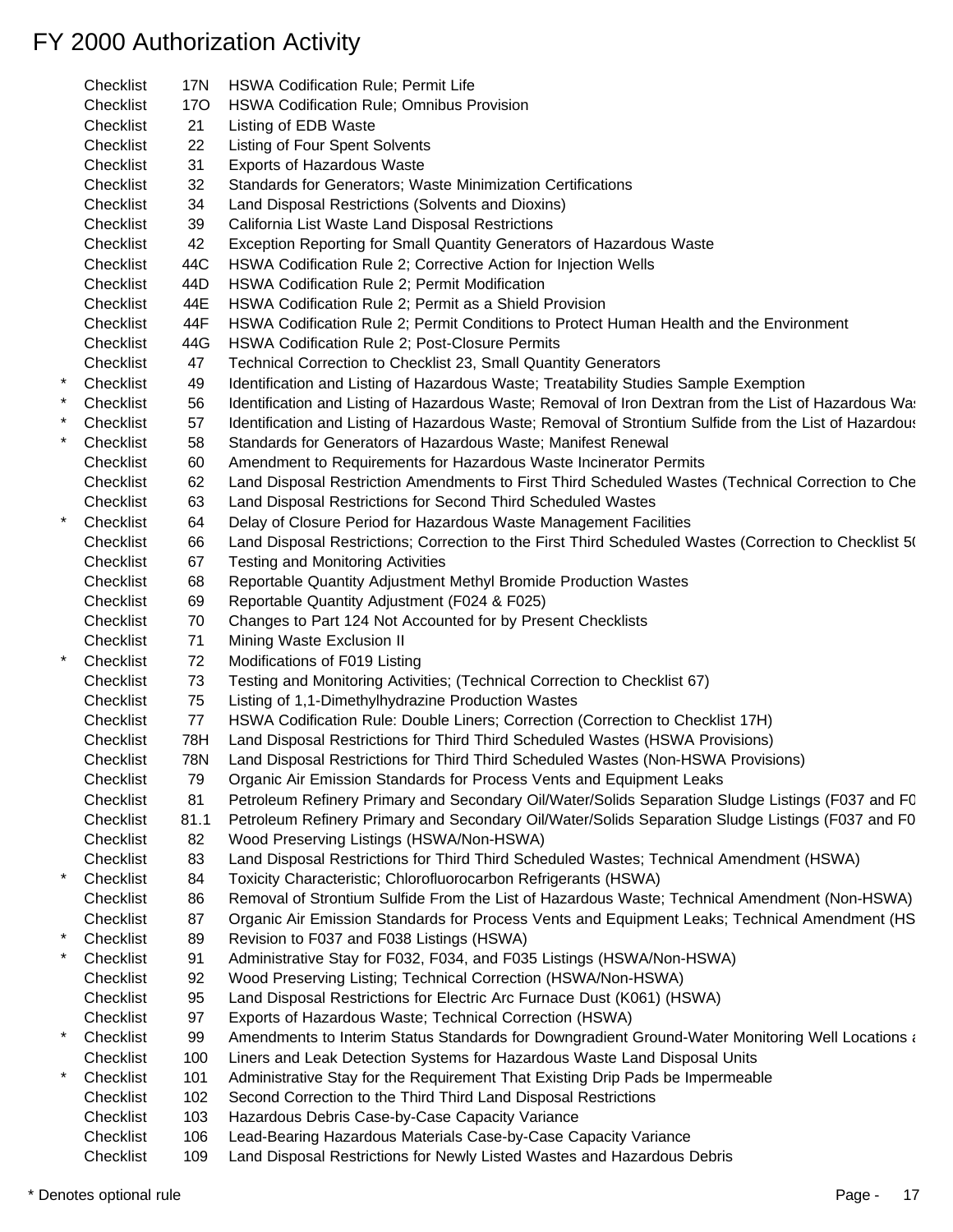| Checklist | 110                    | <b>Coke By-Product Listings</b>                                                                       |
|-----------|------------------------|-------------------------------------------------------------------------------------------------------|
| Checklist | 113                    | Financial Responsibility for Third-Party Liability, Closure and Post-Closure                          |
| Checklist | 113.1                  | Standards Applicable to Owners and Operators of Hazardous Waste Treatment, Storage, and Disposa       |
| Checklist | 113.2                  | Liability Requirements; Technical Amendment (Non-HSWA)                                                |
| Checklist | 115                    | <b>Chlorinated Toluene Production Waste Listing</b>                                                   |
| Checklist | 116                    | Hazardous Soil Case-By-Case Capacity Variance                                                         |
| Checklist | 118                    | Liquids in Landfills II                                                                               |
| Checklist | 119                    | Toxicity Characteristic Revision; TCLP                                                                |
| Checklist | 119.1                  | <b>Toxicity Characteristic Revision; TCLP Correction</b>                                              |
| Checklist | 120                    | Wood Preserving; Amendments to Listings and Technical Requirements                                    |
| Checklist | 123                    | Land Disposal Restrictions; Renewal of the Hazardous Waste Debris Case-by-Case Capacity Variance      |
| Checklist | 124                    | Land Disposal Restrictions for Ignitable and Corrosive Characteristic Wastes Whose Treatment Standa   |
| Checklist | 126                    | Testing and Monitoring Activities                                                                     |
| Checklist | 126.1                  | Hazardous Waste Management System; Testing and Monitoring Activities, Land Disposal Restrictions      |
| Checklist | 128                    | Hazardous Waste Management System; Identification and Listing of Hazardous Waste; Wastes from '       |
| Checklist | 129                    | Hazardous Waste Management System; Identification and Listing of Hazardous Waste; Treatability St     |
| Checklist | 131                    | Recordkeeping Instructions                                                                            |
| Checklist | 133                    | Standards Applicable to Owners and Operators of Hazardous Waste Treatment, Storage, and Disposa       |
| Checklist | 134                    | Hazardous Waste Management System; Correction of Listing of P015--Beryllium Powder                    |
| Checklist | 135                    | Identification and Listing of Hazardous Waste; Amendments to Definition of Solid Waste                |
| Checklist | 136                    | Standards for the Management of Specific Hazardous Wastes; Amendment to Subpart C--Recyclable         |
| Checklist | 137                    | Land Disposal Restrictions Phase II--Universal Treatment Standards, and Treatment Standards for Or    |
| Checklist | 137.1                  | Technical Amendment to the Universal Treatment Standards and Treatment Standards for Organic To       |
| Checklist | 139                    | Hazardous Waste Management System; Testing and Monitoring Activities - Amendment 1                    |
| Checklist | 140                    | Hazardous Waste Management System; Carbamate Production Identification and Listing of Hazardous       |
| Checklist | 140.1                  | Hazardous Waste Management System; Carbamate Production Identification and Listing of Hazardous       |
| Checklist |                        | 140.2 Hazardous Waste Management System; Carbamate Production Identification and Listing of Hazardous |
| Checklist | 141                    | Hazardous Waste Management System; Testing and Monitoring Activities - Amendment 2                    |
| Checklist | 142A                   | Universal Waste Rule (Hazardous Waste Management System; Modification of the Hazardous Waste          |
| Checklist | 142B                   | Universal Waste Rule (Hazardous Waste Management System; Modification of the Hazardous Waste          |
| Checklist | 142D                   | Universal Waste Rule (Hazardous Waste Management System; Modification of the Hazardous Waste          |
| Checklist | 142E                   | Universal Waste Rule (Hazardous Waste Management System; Modification of the Hazardous Waste          |
| Checklist | 145                    | Hazardous Waste Management: Liquids in Landfills                                                      |
| Checklist | 150                    | Identification and Listing of Hazardous Waste; Amendments to Definition of Solid Waste                |
| Checklist | 159                    | Hazardous Waste Management System; Carbamate Production, Identification and Listing of Hazardou       |
|           |                        |                                                                                                       |
|           | Rules authorized -- 98 | Required - 74<br>Optional -- 24                                                                       |
|           |                        |                                                                                                       |
| State -   |                        | WV Authorization FR citation 05-10-00<br>65FR 29,973) Authorization effective on date<br>07-10-00     |
| Checklist | AL                     | State Availability of Information                                                                     |

|                         | ∪neckiist | AL   | State Availability of Information                                                |  |    |
|-------------------------|-----------|------|----------------------------------------------------------------------------------|--|----|
| *                       | Checklist | BB   | Exceptions to the Burning and Blending of Hazardous Waste                        |  |    |
| $\ast$                  | Checklist | CP.  | Hazardous and Used Oil Fuel Criminal Penalties                                   |  |    |
|                         | Checklist | SI   | Sharing of Information with the Agency for Toxic Substances and Disease Registry |  |    |
| *                       | Checklist | 9    | Household Waste                                                                  |  |    |
|                         | Checklist | 11   | Corrections to Test Methods Manual                                               |  |    |
| *                       | Checklist | 12   | Satellite Accumulation                                                           |  |    |
|                         | Checklist | 13   | Definition of Solid Waste                                                        |  |    |
|                         | Checklist | 13.1 | Definition of Solid Waste (Correction 1 Included on Checklist 13)                |  |    |
|                         | Checklist | 13.2 | Definition of Solid Waste (Correction 2 Included on Checklist 13)                |  |    |
|                         | Checklist | 14   | Dioxin Waste Listing and Management Standards                                    |  |    |
|                         | Checklist | 16   | <b>Paint Filter Test</b>                                                         |  |    |
|                         | Checklist | 17A  | <b>HSWA Codification Rule; Small Quantity Generators</b>                         |  |    |
| *                       | Checklist | 17C  | HSWA Codification Rule; Household Waste (Resource Recovery Facilities)           |  |    |
|                         | Checklist | 17D  | <b>HSWA Codification Rule; Waste Minimization</b>                                |  |    |
| * Denotes optional rule |           |      |                                                                                  |  | 18 |
|                         |           |      |                                                                                  |  |    |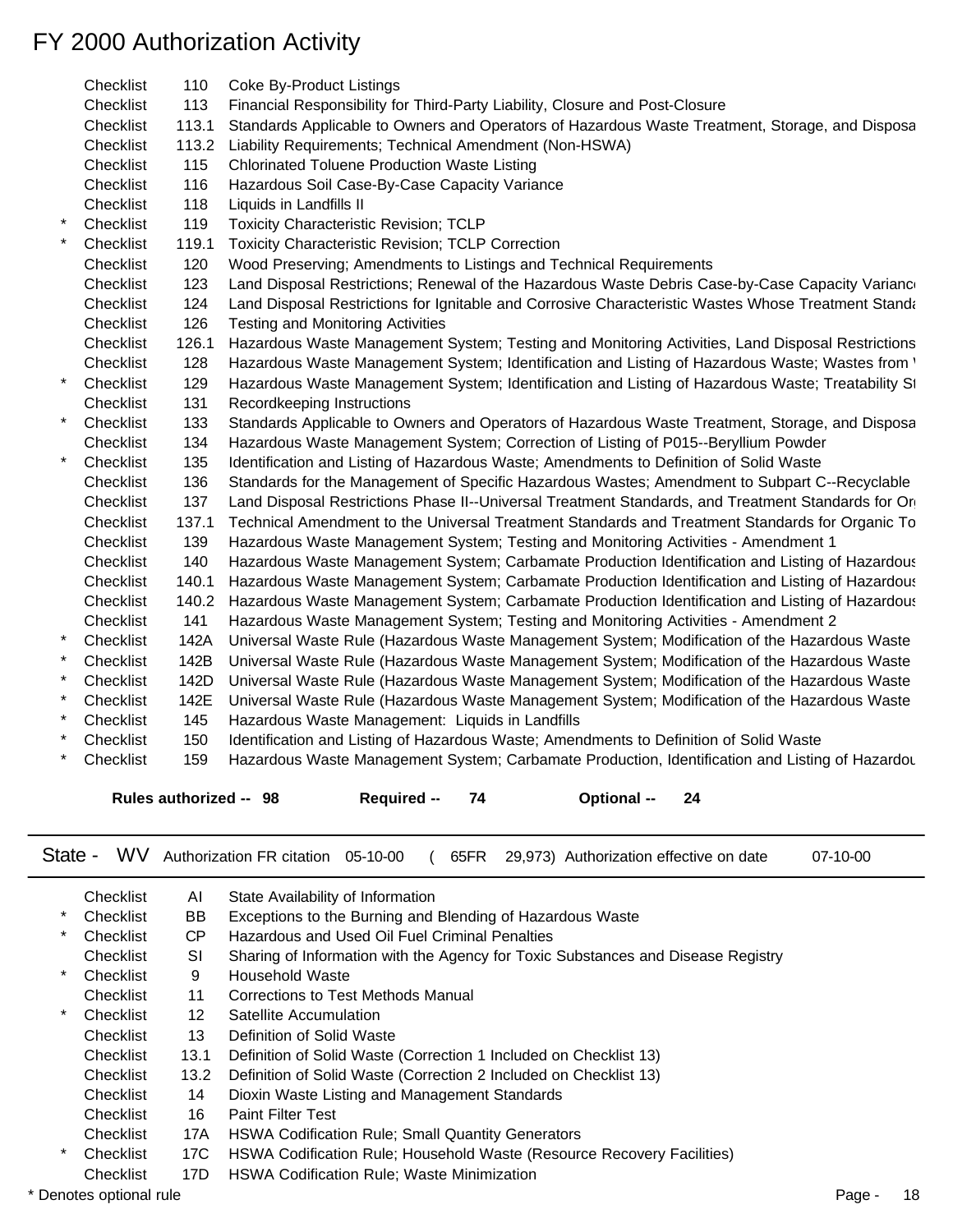|          | Checklist | 17E        | HSWA Codification Rule; Location Standards for Salt Domes, Salt Beds, Underground Mines and Cave     |
|----------|-----------|------------|------------------------------------------------------------------------------------------------------|
|          | Checklist | 17F        | HSWA Codification Rule; Liquids in Landfills I                                                       |
|          | Checklist | 17G        | HSWA Codification Rule; Dust Suppression                                                             |
|          | Checklist | 17H        | HSWA Codification Rule; Double Liners                                                                |
|          | Checklist | 171        | HSWA Codification Rule; Ground-Water Monitoring                                                      |
|          | Checklist | 17J        | <b>HSWA Codification Rule; Cement Kilns</b>                                                          |
|          | Checklist | 17K        | HSWA Codification Rule; Fuel Labeling                                                                |
|          | Checklist | 17M        | HSWA Codification Rule; Pre-Construction Ban                                                         |
|          | Checklist | 17N        | HSWA Codification Rule; Permit Life                                                                  |
|          | Checklist | <b>170</b> | HSWA Codification Rule; Omnibus Provision                                                            |
|          | Checklist | 17P        | <b>HSWA Codification Rule; Interim Status</b>                                                        |
| $\star$  | Checklist | 17Q        | HSWA Codification Rule; Research and Development Permits                                             |
|          | Checklist | <b>17R</b> | HSWA Codification Rule; Hazardous Waste Exports                                                      |
|          | Checklist | <b>17S</b> | HSWA Codification Rule; Exposure Information                                                         |
|          | Checklist | 18         | Listing of TDI, TDA, and DNT Wastes                                                                  |
|          | Checklist | 19         | Burning of Waste Fuel and Used Oil Fuel in Boilers and Industrial Furnaces                           |
|          | Checklist | 19.1       | Burning of Waste Fuel and Used Oil Fuel in Boilers and Industrial Furnaces (Correction 1 Included on |
|          | Checklist | 20         | <b>Listing of Spent Solvents</b>                                                                     |
|          | Checklist | 20.1       | Listing of Spent Solvents (Correction 1 Included on Checklist 20)                                    |
|          | Checklist | 21         | Listing of EDB Waste                                                                                 |
|          | Checklist | 22         | Listing of Four Spent Solvents                                                                       |
|          | Checklist | 23         | Generators of 100 to 1000 kg Hazardous Waste                                                         |
|          |           |            |                                                                                                      |
|          | Checklist | 24         | Financial Responsibility; Settlement Agreement                                                       |
|          | Checklist | 24.1       | Closure/Post-Closure and Financial Responsibility Requirements (Correction 1 Included on Checklist 2 |
|          | Checklist | 24A        | Financial Responsibility; Settlement Agreement (Amendment to Checklist 24's Optional Designation of  |
|          | Checklist | 25         | Codification Rule; Technical Correction (Paint Filter Test)                                          |
| $\star$  | Checklist | 26         | Listing of Spent Pickle Liquor (K062)                                                                |
|          | Checklist | 26.1       | Listing of Spent Pickle Liquor (K062) (Correction 1 Included on Checklist 26)                        |
|          | Checklist | 26.2       | Listing of Spent Pickle Liquor (K062), (Correction 2)                                                |
|          | Checklist | 27         | Liability Coverage; Corporate Guarantee                                                              |
|          | Checklist | 28H        | Standards for Hazardous Waste Storage and Treatment Tank Systems (HSWA Provisions)                   |
|          | Checklist | 28H.1      | Standards for Hazardous Waste Storage and Treatment Tank Systems (Correction 1 Included on Che       |
|          | Checklist | 28N        | Standards for Hazardous Waste Storage and Treatment Tank Systems (Non-HSWA Provisions)               |
|          | Checklist | 28N.1      | Standards for Hazardous Waste Storage and Treatment Tank Systems (Correction 1 Included on Cher      |
|          | Checklist | 29         | Correction to Listing of Commercial Chemical Products and Appendix VIII Constituents                 |
|          | Checklist | 30         | Biennial Report; Correction (Waste Minimization, Technical Correction to Checklist 17D)              |
|          | Checklist | 31         | <b>Exports of Hazardous Waste</b>                                                                    |
|          | Checklist | 32         | Standards for Generators; Waste Minimization Certifications                                          |
|          | Checklist | 33         | Listing of EBDC                                                                                      |
|          | Checklist | 34         | Land Disposal Restrictions (Solvents and Dioxins)                                                    |
|          | Checklist | 34.1       | Land Disposal Restrictions (Solvents and Dioxins, Correction 1 Included on Checklist 34)             |
|          | Checklist | 35         | Revised Manual SW-846; Amended Incorporation by Reference                                            |
|          | Checklist | 36         | Closure/Post-closure Care for Interim Status Surface Impoundments                                    |
|          | Checklist | 37         | Definition of Solid Waste; Technical Corrections (Technical Correction to Checklist 13)              |
|          | Checklist | 38         | Amendments to Part B Information Requirements for Land Disposal Facilities                           |
|          | Checklist | 38.1       | Development of Corrective Action Programs After Permitting Hazardous Waste Land Disposal Facilitie:  |
|          | Checklist | 39         | California List Waste Land Disposal Restrictions                                                     |
|          | Checklist | 39.1       | California List Waste Land Disposal Restrictions (Correction 1)                                      |
|          | Checklist | 40         | List (Phase I) of Hazardous Constituents for Ground-Water Monitoring                                 |
|          | Checklist | 41         | Identification and Listing of Hazardous Waste (Container/Inner Liner Correction)                     |
|          | Checklist | 42         | Exception Reporting for Small Quantity Generators of Hazardous Waste                                 |
| $^\star$ | Checklist | 43         | Liability Requirements for Hazardous Waste Facilities; Corporate Guarantee                           |
|          | Checklist | 44D        | HSWA Codification Rule 2; Permit Modification                                                        |
|          | Checklist | 44E        | HSWA Codification Rule 2; Permit as a Shield Provision                                               |
|          | Checklist | 44F        | HSWA Codification Rule 2; Permit Conditions to Protect Human Health and the Environment              |
|          |           |            |                                                                                                      |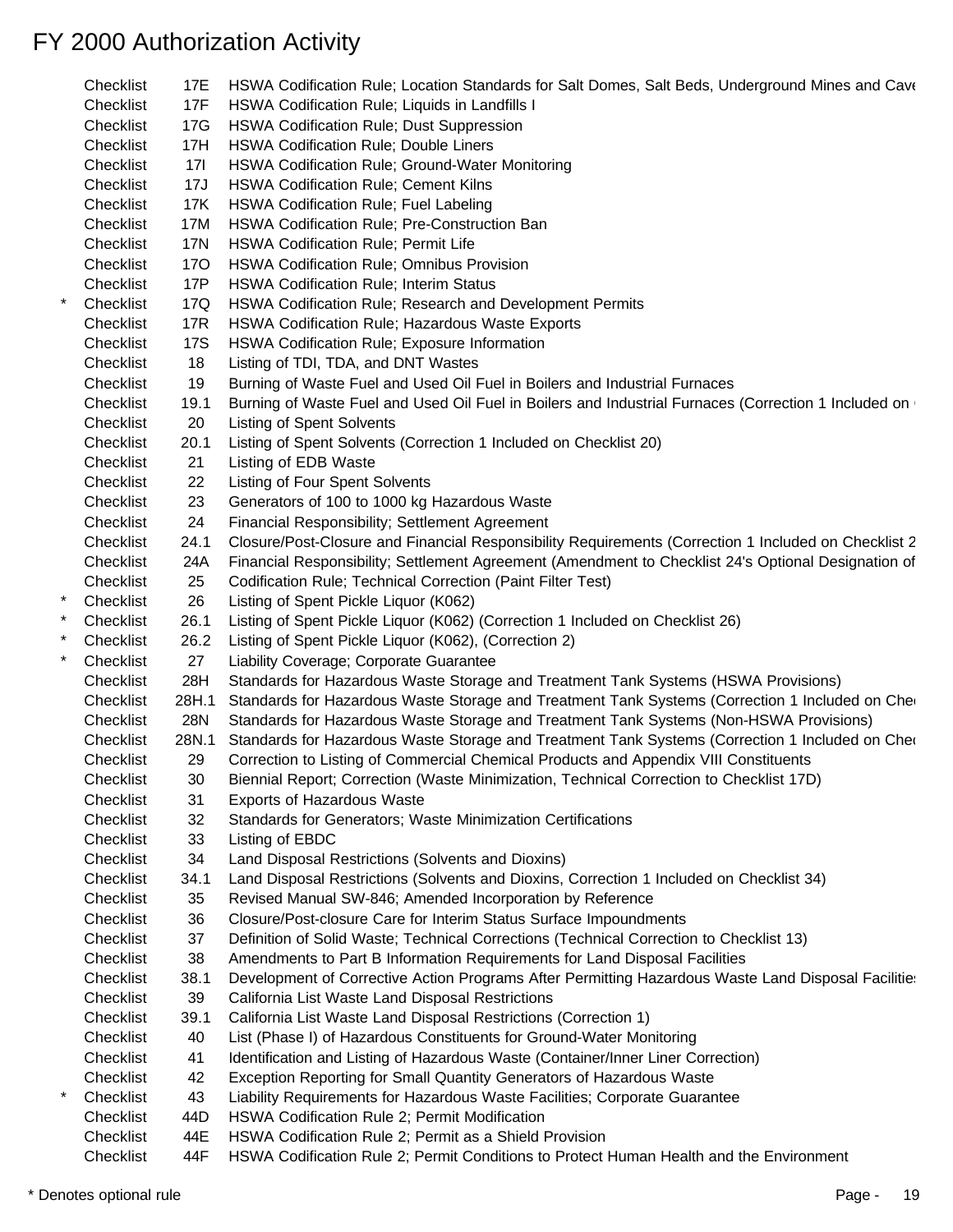- Checklist 44G HSWA Codification Rule 2; Post-Closure Permits Checklist 45 Hazardous Waste Miscellaneous Units Checklist 46 Technical Correction; Identification and Listing of Hazardous Waste (Technical Correction to Checklist Checklist 47 Technical Correction to Checklist 23, Small Quantity Generators Checklist 48 Farmer Exemptions; Technical Corrections \* Checklist 49 Identification and Listing of Hazardous Waste; Treatability Studies Sample Exemption Checklist 50 Land Disposal Restrictions for First Third Scheduled Wastes Checklist 50.1 Land Disposal Restrictions (Correction 1 Included on Checklist 50) Checklist 52H Hazardous Waste Management System; Standards for Hazardous Waste Storage and Treatment Tan Checklist 52N Hazardous Waste Management System; Standards for Hazardous Waste Storage and Treatment Tan Checklist 53 Identification and Listing of Hazardous Waste; and Designation, Reportable Quantities, and Notification \* Checklist 54 Permit Modifications for Hazardous Waste Management Facilities Checklist 54.1 Permit Modifications for Hazardous Waste Management Facilities (Correction 1 Included on Checklist Checklist 55 Statistical Methods for Evaluating Ground-Water Monitoring Data from Hazardous Waste Facilities Checklist 56 Identification and Listing of Hazardous Waste; Removal of Iron Dextran from the List of Hazardous Wastes Checklist 57 Identification and Listing of Hazardous Waste; Removal of Strontium Sulfide from the List of Hazardous \* Checklist 58 Standards for Generators of Hazardous Waste; Manifest Renewal Checklist 59 Hazardous Waste Miscellaneous Units; Standards Applicable to Owners and Operators (Clarification c Checklist 60 Amendment to Requirements for Hazardous Waste Incinerator Permits Checklist 61 Changes to Interim Status Facilities for Hazardous Waste Management Permits; Procedures for Post-Checklist 62 Land Disposal Restriction Amendments to First Third Scheduled Wastes (Technical Correction to Che Checklist 63 Land Disposal Restrictions for Second Third Scheduled Wastes Checklist 64 Delay of Closure Period for Hazardous Waste Management Facilities Checklist 65 Mining Waste Exclusion I Checklist 66 Land Disposal Restrictions; Correction to the First Third Scheduled Wastes (Correction to Checklist 50) Checklist 66.1 Land Disposal Restrictions; Correction to the First Third Scheduled Wastes (Correction 1 Included on Checklist 67 Testing and Monitoring Activities Checklist 68 Reportable Quantity Adjustment Methyl Bromide Production Wastes Checklist 69 Reportable Quantity Adjustment (F024 & F025) Checklist 70 Changes to Part 124 Not Accounted for by Present Checklists Checklist 71 Mining Waste Exclusion II Checklist 72 Modifications of F019 Listing Checklist 73 Testing and Monitoring Activities; (Technical Correction to Checklist 67) Checklist 74 Toxicity Characteristics Revisions Checklist 74.1 Toxicity Characteristics Revisions (Correction 1) Checklist 75 Listing of 1,1-Dimethylhydrazine Production Wastes Checklist 76 Criteria for Listing Toxic Wastes; Technical Amendment Checklist 77 HSWA Codification Rule: Double Liners; Correction (Correction to Checklist 17H) Checklist 78H Land Disposal Restrictions for Third Third Scheduled Wastes (HSWA Provisions) Checklist 78N Land Disposal Restrictions for Third Third Scheduled Wastes (Non-HSWA Provisions) Checklist 79 Organic Air Emission Standards for Process Vents and Equipment Leaks Checklist 80 Toxicity Characteristic; Hydrocarbon Recovery Operations (HSWA) Checklist 80.1 Toxicity Characteristic; Hydrocarbon Recovery Operations (Correction 1 Included on Checklist 80) (HS Checklist 80.2 Toxicity Characteristic; Hydrocarbon Recovery Operations (Correction 2 Included on Checklist 80) (HS Checklist 81 Petroleum Refinery Primary and Secondary Oil/Water/Solids Separation Sludge Listings (F037 and FC Checklist 81.1 Petroleum Refinery Primary and Secondary Oil/Water/Solids Separation Sludge Listings (F037 and F0 Checklist 82 Wood Preserving Listings (HSWA/Non-HSWA) Checklist 83 Land Disposal Restrictions for Third Third Scheduled Wastes; Technical Amendment (HSWA) \* Checklist 84 Toxicity Characteristic; Chlorofluorocarbon Refrigerants (HSWA) Checklist 85 Burning of Hazardous Waste in Boilers and Industrial Furnaces (HSWA/Non-HSWA) Checklist 86 Removal of Strontium Sulfide From the List of Hazardous Waste; Technical Amendment (Non-HSWA) Checklist 87 Organic Air Emission Standards for Process Vents and Equipment Leaks; Technical Amendment (HS Checklist 88 Administrative Stay for K069 Listing (Non-HSWA) Checklist 89 Revision to F037 and F038 Listings (HSWA)
	- Checklist 90 Mining Exclusion III (Non-HSWA)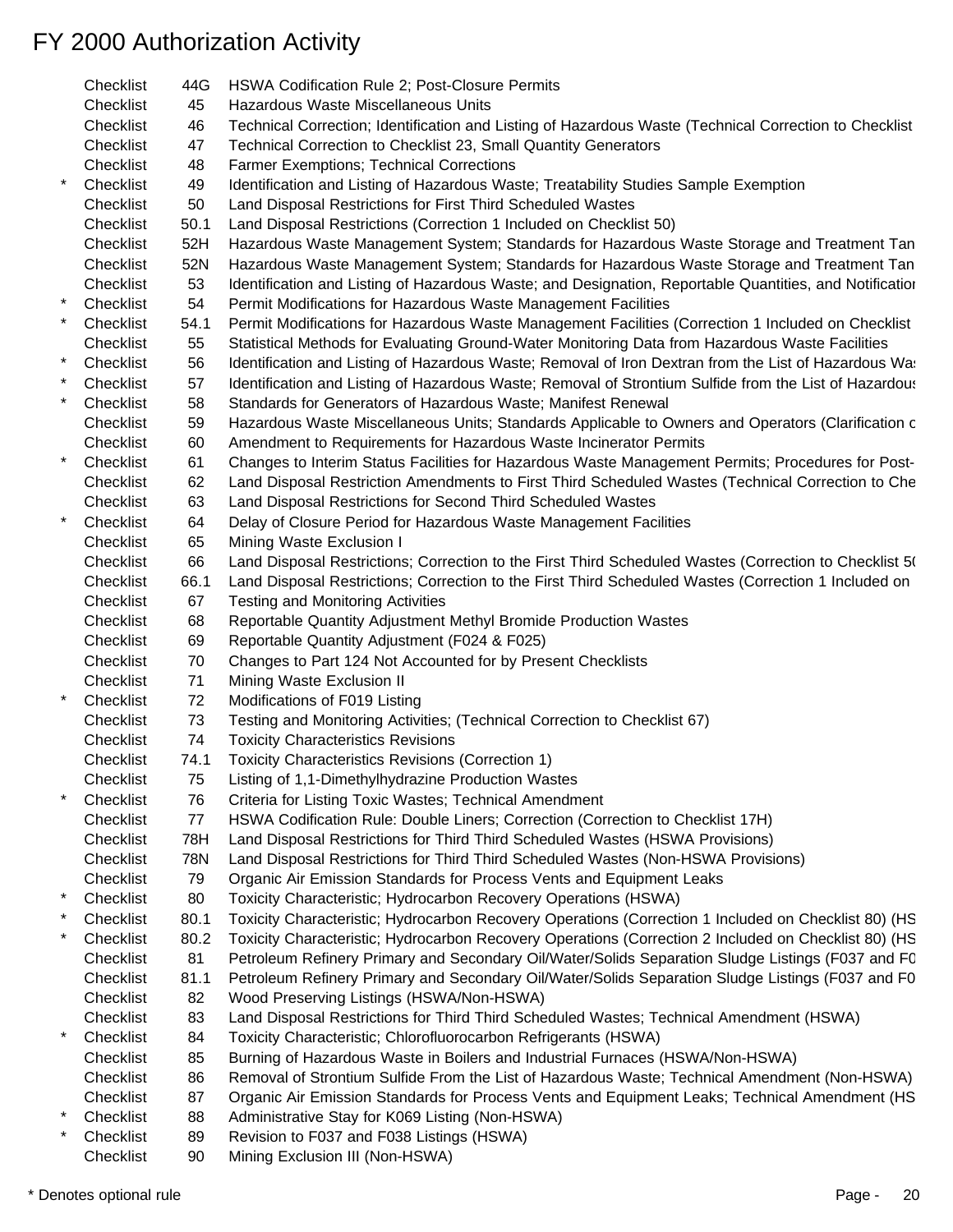\* Checklist 91 Administrative Stay for F032, F034, and F035 Listings (HSWA/Non-HSWA) Checklist 92 Wood Preserving Listing; Technical Correction (HSWA/Non-HSWA) Checklist 94 Burning of Hazardous Waste in Boilers and Industrial Furnaces; Corrections and Technical Amendmen Checklist 95 Land Disposal Restrictions for Electric Arc Furnace Dust (K061) (HSWA) Checklist 96 Burning of Hazardous Waste in Boilers and Industrial Furnaces; Technical Amendments II (HSWA/Non-Checklist 97 Exports of Hazardous Waste; Technical Correction (HSWA) Checklist 98 Coke Ovens Administrative Stay kthecklist 99 Amendments to Interim Status Standards for Downgradient Ground-Water Monitoring Well Locations at Analyzies Characters (Non-Hazardous Hazardous Hazardous Hazardous 1999) Checklist 100 Liners and Leak Detection Systems for Hazardous Waste Land Disposal Units \* Checklist 101 Administrative Stay for the Requirement That Existing Drip Pads be Impermeable Checklist 102 Second Correction to the Third Third Land Disposal Restrictions Checklist 103 Hazardous Debris Case-by-Case Capacity Variance Checklist 104 Used Oil Filter Exclusion Checklist 105 Coke by-product Exclusion Checklist 106 Lead-Bearing Hazardous Materials Case-by-Case Capacity Variance Checklist 107 Used Oil Filter Exclusion; Technical Correction Checklist 108 Toxicity Characteristics Revision; Technical Corrections Checklist 109 Land Disposal Restrictions for Newly Listed Wastes and Hazardous Debris Checklist 110 Coke By-Product Listings Checklist 111 Burning of Hazardous Waste in Boilers and Industrial Furnaces; Technical Amendment III Checklist 112 Recycled Used Oil Management Standards Checklist 113 Financial Responsibility for Third-Party Liability, Closure and Post-Closure Checklist 113.1 Standards Applicable to Owners and Operators of Hazardous Waste Treatment, Storage, and Disposa Checklist 113.2 Liability Requirements; Technical Amendment (Non-HSWA) Checklist 114 Burning of Hazardous Waste in Boilers and Industrial Furnaces; Amendment IV Checklist 115 Chlorinated Toluene Production Waste Listing Checklist 116 Hazardous Soil Case-By-Case Capacity Variance Checklist 117A "Mixture" and "Derived-From" Rules; Response to Court Remand Checklist 117A.1 "Mixture" and "Derived-From" Rules; Technical Correction Checklist 117A.2 "Mixture" and "Derived-From" Rules; Final Rule Checklist 117B Toxicity Characteristic Revision Checklist 118 Liquids in Landfills II Checklist 119 Toxicity Characteristic Revision; TCLP Checklist 119.1 Toxicity Characteristic Revision; TCLP Correction Checklist 120 Wood Preserving; Amendments to Listings and Technical Requirements Checklist 122 Recycled Used Oil Management Standards; Technical Amendments and Corrections Checklist 122.1 Recycled Used Oil Management Standards; Correction Checklist 123 Land Disposal Restrictions; Renewal of the Hazardous Waste Debris Case-by-Case Capacity Variance Checklist 124 Land Disposal Restrictions for Ignitable and Corrosive Characteristic Wastes Whose Treatment Standards Checklist 125 Requirements for Preparation, Adoption, and Submittal of Implementation Plans Checklist 126 Testing and Monitoring Activities Checklist 126.1 Hazardous Waste Management System; Testing and Monitoring Activities, Land Disposal Restrictions \* Checklist 127 Burning of Hazardous Waste in Boilers and Industrial Furnaces Checklist 128 Hazardous Waste Management System; Identification and Listing of Hazardous Waste; Wastes from ' Checklist 129 Hazardous Waste Management System; Identification and Listing of Hazardous Waste; Treatability St Checklist 130 Hazardous Waste Identification and Listing of Hazardous Waste; Recycled Used Oil Management Stan Checklist 131 Recordkeeping Instructions Checklist 132 Hazardous Waste Management System: Identification and Listing of Hazardous Wastes; Wastes from Checklist 133 Standards Applicable to Owners and Operators of Hazardous Waste Treatment, Storage, and Disposa Checklist 134 Hazardous Waste Management System; Correction of Listing of P015--Beryllium Powder Checklist 135 Identification and Listing of Hazardous Waste; Amendments to Definition of Solid Waste Checklist 136 Standards for the Management of Specific Hazardous Wastes; Amendment to Subpart C--Recyclable Checklist 137 Land Disposal Restrictions Phase II--Universal Treatment Standards, and Treatment Standards for Or Checklist 137.1 Technical Amendment to the Universal Treatment Standards and Treatment Standards for Organic To Checklist 139 Hazardous Waste Management System; Testing and Monitoring Activities - Amendment 1